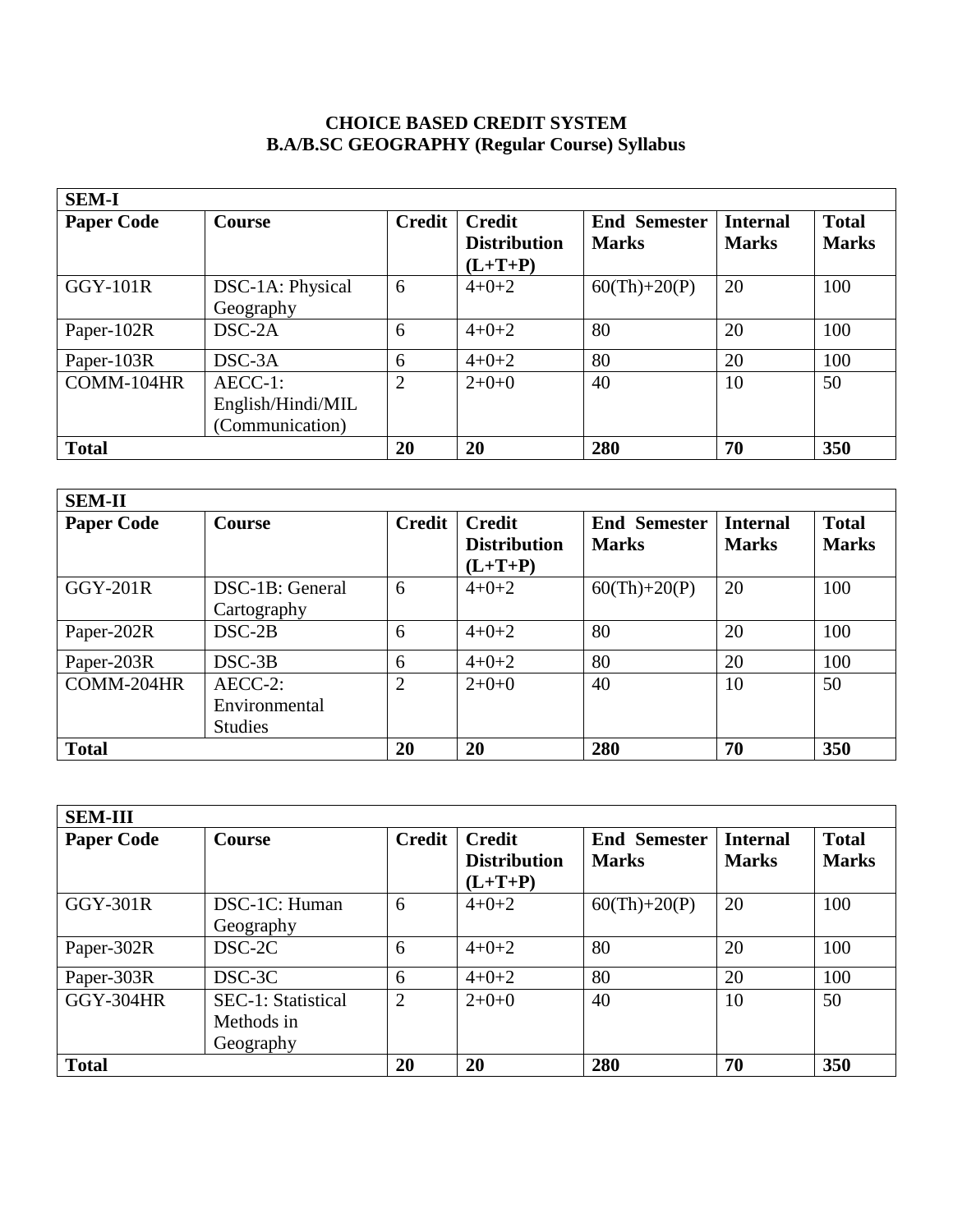| <b>SEM-IV</b>     |                                |                |                                                   |                                     |                                 |                              |  |
|-------------------|--------------------------------|----------------|---------------------------------------------------|-------------------------------------|---------------------------------|------------------------------|--|
| <b>Paper Code</b> | <b>Course</b>                  | <b>Credit</b>  | <b>Credit</b><br><b>Distribution</b><br>$(L+T+P)$ | <b>End Semester</b><br><b>Marks</b> | <b>Internal</b><br><b>Marks</b> | <b>Total</b><br><b>Marks</b> |  |
| <b>GGY-401R</b>   | DSC-1D: Geography<br>of India  | 6              | $4 + 0 + 2$                                       | $60(Th)+20(P)$                      | 20                              | 100                          |  |
| Paper-402R        | $DSC-2D$                       | 6              | $4+0+2$                                           | 80                                  | 20                              | 100                          |  |
| Paper-403R        | $DSC-3D$                       | 6              | $4 + 0 + 2$                                       | 80                                  | 20                              | 100                          |  |
| <b>GGY-404HR</b>  | SEC-2: Research<br>Methodology | $\overline{2}$ | $2+0+0$                                           | 40                                  | 10                              | 50                           |  |
| <b>Total</b>      |                                | 20             | 20                                                | 280                                 | 70                              | 350                          |  |

| <b>SEM-V</b>      |                             |                |                     |                     |                 |              |  |
|-------------------|-----------------------------|----------------|---------------------|---------------------|-----------------|--------------|--|
| <b>Paper Code</b> | <b>Course</b>               | <b>Credit</b>  | <b>Credit</b>       | <b>End Semester</b> | <b>Internal</b> | <b>Total</b> |  |
|                   |                             |                | <b>Distribution</b> | <b>Marks</b>        | <b>Marks</b>    | <b>Marks</b> |  |
|                   |                             |                | $(L+T+P)$           |                     |                 |              |  |
| $GGY-501R$        | DSE-1A: Soil and            | 6              | $4 + 0 + 2$         | $60(Th)+20(P)$      | 20              | 100          |  |
|                   | Bio-Geography               |                |                     |                     |                 |              |  |
| $GGY-502R$        | $DSE-2A$ :                  | 6              | $4 + 0 + 2$         | 80                  | 20              | 100          |  |
| <b>GGY-503R</b>   | GE-1:Disaster               | 6              | $4 + 0 + 2$         | $60(Th) + 20(R)$    | 20              | 100          |  |
|                   | Management                  |                |                     |                     |                 |              |  |
| <b>GGY-504R</b>   | SEC-3: Basics of            | $\overline{2}$ | $2+0+0$             | $30(Th) + 10(P)$    | 10              | 50           |  |
|                   | Remote Sensing and          |                |                     |                     |                 |              |  |
|                   | <b>GIS</b> (Practical Base) |                |                     |                     |                 |              |  |
| <b>Total</b>      |                             | 20             | 20                  | 280                 | 70              | 350          |  |

| <b>SEM-VI</b>     |                                                                        |                |                                                   |                                     |                                 |                              |
|-------------------|------------------------------------------------------------------------|----------------|---------------------------------------------------|-------------------------------------|---------------------------------|------------------------------|
| <b>Paper Code</b> | <b>Course</b>                                                          | <b>Credit</b>  | <b>Credit</b><br><b>Distribution</b><br>$(L+T+P)$ | <b>End Semester</b><br><b>Marks</b> | <b>Internal</b><br><b>Marks</b> | <b>Total</b><br><b>Marks</b> |
| $GGY-601R$        | DSE-1B: Social and<br><b>Political Geography</b>                       | 6              | $4 + 0 + 2$                                       | $60(Th)+20(P)$                      | 20                              | 100                          |
| GGY-602R          | $DSE-2B:$                                                              | 6              | $4 + 0 + 2$                                       | 80                                  | 20                              | 100                          |
| GGY-603R          | GE-2: Sustainable<br>Development                                       | 6              | $4 + 0 + 2$                                       | 60 $(Th)+20(R)$                     | 20                              | 100                          |
| GGY-604R          | SEC-4: Field<br>Techniques and<br><b>Surveying (Practical</b><br>Base) | $\overline{2}$ | $0+0+2$                                           | $20(P) + 20(R)$                     | 10                              | 50                           |
| <b>Total</b>      |                                                                        | 20             | 20                                                | 280                                 | 70                              | 350                          |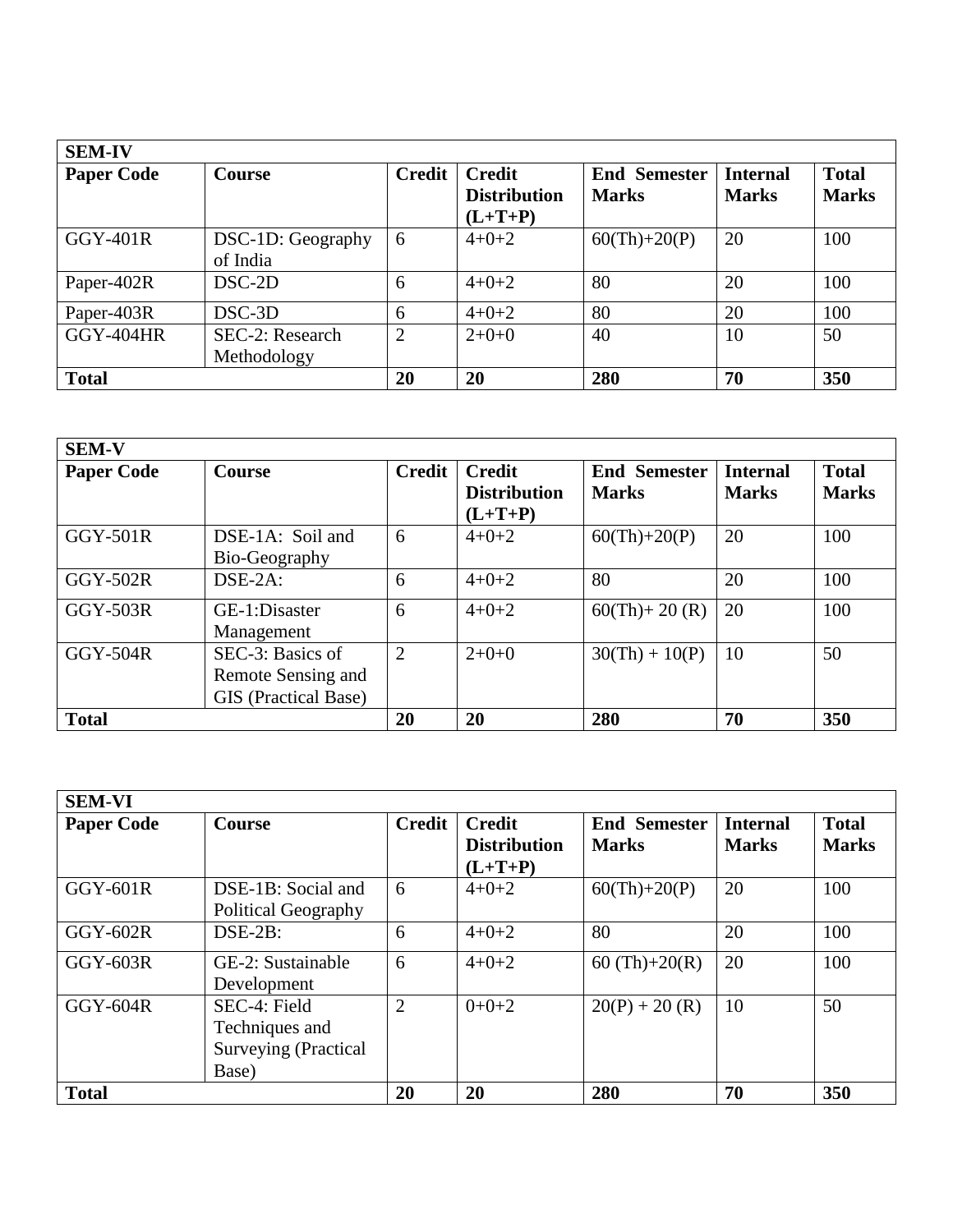# **CHOICE BASED CREDIT SYSTEM B.A/B.SC GEOGRAPHY (Regular Course) Syllabus BODOLAND UNIVERSITY, KOKRAJHAR-783370**

| <b>Semester</b> | Core Course (12)      | <b>Ability</b>       | <b>Skill</b>       | <b>Discipline</b>           | <b>Generic</b>  |
|-----------------|-----------------------|----------------------|--------------------|-----------------------------|-----------------|
|                 |                       | <b>Enhancement</b>   | <b>Enhancement</b> | <b>Specific</b>             | <b>Elective</b> |
|                 |                       | Compulsory           | <b>Course</b>      | <b>Elective</b>             | (GE)(4)         |
|                 |                       | <b>Course (AECC)</b> | (SEC)(2)           | (DSE)(4)                    |                 |
|                 |                       | (2)                  |                    |                             |                 |
| $\mathbf I$     | DSC-1A: Physical      | AECC-1:              |                    |                             |                 |
|                 | Geography             | English/Hindi/MIL    |                    |                             |                 |
|                 | DSC-2A                | (Communication)      |                    |                             |                 |
|                 | $DSC-3A$              |                      |                    |                             |                 |
| $\mathbf{I}$    | $DSC-1B$ :<br>General | AECC-2:              |                    |                             |                 |
|                 | Cartography           | Environmental        |                    |                             |                 |
|                 | DSC-2B                | <b>Studies</b>       |                    |                             |                 |
|                 | DSC-3B                |                      |                    |                             |                 |
| III             | DSC -1C: Human        |                      | $SEC-1:$           |                             |                 |
|                 | Geography             |                      | Statistical        |                             |                 |
|                 | DSC-2C:               |                      | Methods in         |                             |                 |
|                 | DSC-3C:               |                      | Geography          |                             |                 |
| IV              | DSC-1D:               |                      | $SEC-2:$           |                             |                 |
|                 | Geography of India    |                      | Research           |                             |                 |
|                 | DSC-2D:               |                      | Methodology        |                             |                 |
|                 | DSC-3D:               |                      |                    |                             |                 |
| $\mathbf{V}$    |                       |                      | SEC-3: Basics      | $\overline{\text{DSE-1}}$ A | $GE-1$ :        |
|                 |                       |                      | of<br>Remote       | :Soil and                   | <b>Disaster</b> |
|                 |                       |                      | Sensing<br>and     | Bio-                        | Management      |
|                 |                       |                      | GIS (Practical     | Geography                   |                 |
|                 |                       |                      | Base)              | DSE-2A:                     |                 |
|                 |                       |                      |                    |                             |                 |
| VI              |                       |                      | SEC-4: Field       | DSE-1B:                     | $GE-2$ :        |
|                 |                       |                      | Techniques         | Social and                  | Sustainable     |
|                 |                       |                      | and Surveying      | Political                   | Development     |
|                 |                       |                      | (Practical         | Geography                   |                 |
|                 |                       |                      | Base)              | DSE-2B:                     |                 |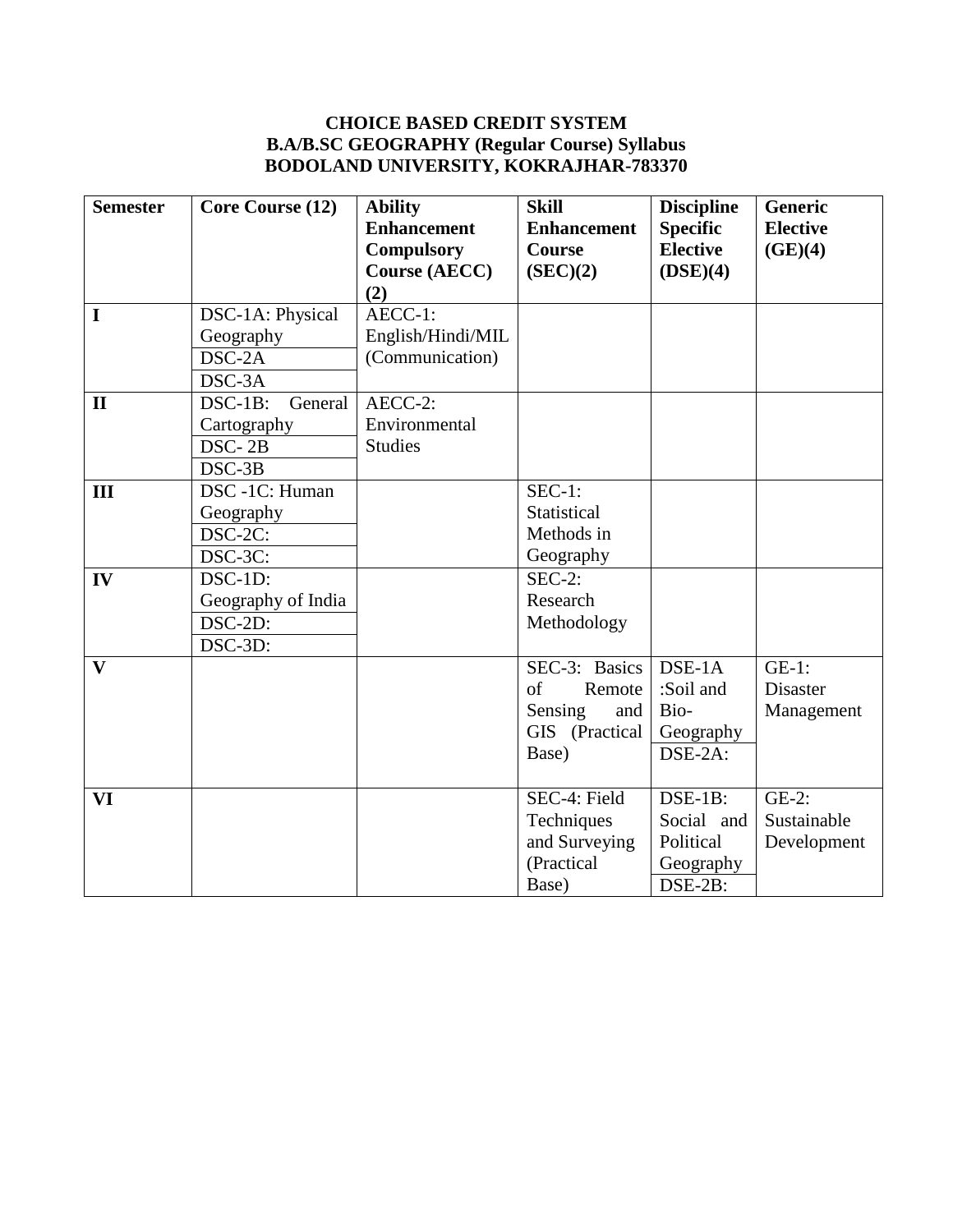## **FIRST SEMESTER**

#### **Core Course: DSC-1A: Physical Geography Total Marks: 100**

 $60(Th) + 20(P) + 20(IA)$ Total Credit: 6 (Total Number of Classes: 60)

## **Unit 1**: **Field of Geography (10 class)**

- Nature and scope of Geography, Physical Geography and Human Geography: Nature, Contents and Interrelationship.
- Earth: Chemical Composition and Interior Structure of the Earth, Geological Time scale; Era, period and epoch.

# **Unit 2**: **Basics of Geomorphology (20 class)**

- Types of landform First order, second order and third order, Forces for landform development - endogenetic and exogenetic, Landform development processesweathering, erosion, transportation and deposition
- Landform development under different conditions fluvial, arid and glacial
- Cycle concepts in geomorphology Weathering, Mass Wasting, Cycle of Erosion (Davis and Penck).
- Evolution of Landforms (Erosional and Depositional): Fluvial, Aeolian, Glacial, Karst and Coastal.

## **Unit 3**: **Climatology and Oceanography (15class)**

- Atmosphere: Composition, Structure and Functions
- Elements of Weather: Temperature, Pressure, Wind and Humidity
- Heat Zones, Atmospheric Pressure Belt and Atmospheric Circulation; Mechanism of Monsoon, Jet-stream, El-Nino; Cyclones: Tropical and subtropical
- Koppen's Climatic Classification
- Ocean Basin: Major features of the ocean floor; Coral reefs and atolls: types and factors, coral and volcanic islands;
- Ocean Current and Tides; Ocean currents and their influence.

## **Unit 4: Practical (15 class)**

- Drawing of a representative part from topographical map, such as Mountain, Plateau, Hills and Ridges, Piedmont, Floodplain, Valley (U-shaped and V-shaped), spurs and their characteristics.
- Relief representation through serial profiles, superimposed profiles, composite profiles and Projected profiles.
- Demarcation of basin and representation of basin relief through profiles, interpretation.
- Drawing and analysis of Average Slope Map by Wentworth's Method
- Drawing and interpretation of rainfall-temperature-humidity graph of tropical, subtropical and temperate regions/stations.
- Study of weather condition depicted by Indian Weather maps and prediction of weather conditions for next 48 hours.
- Calculation of average annual rainfall and variability of annual rainfall, and mapping and interpretation thereof.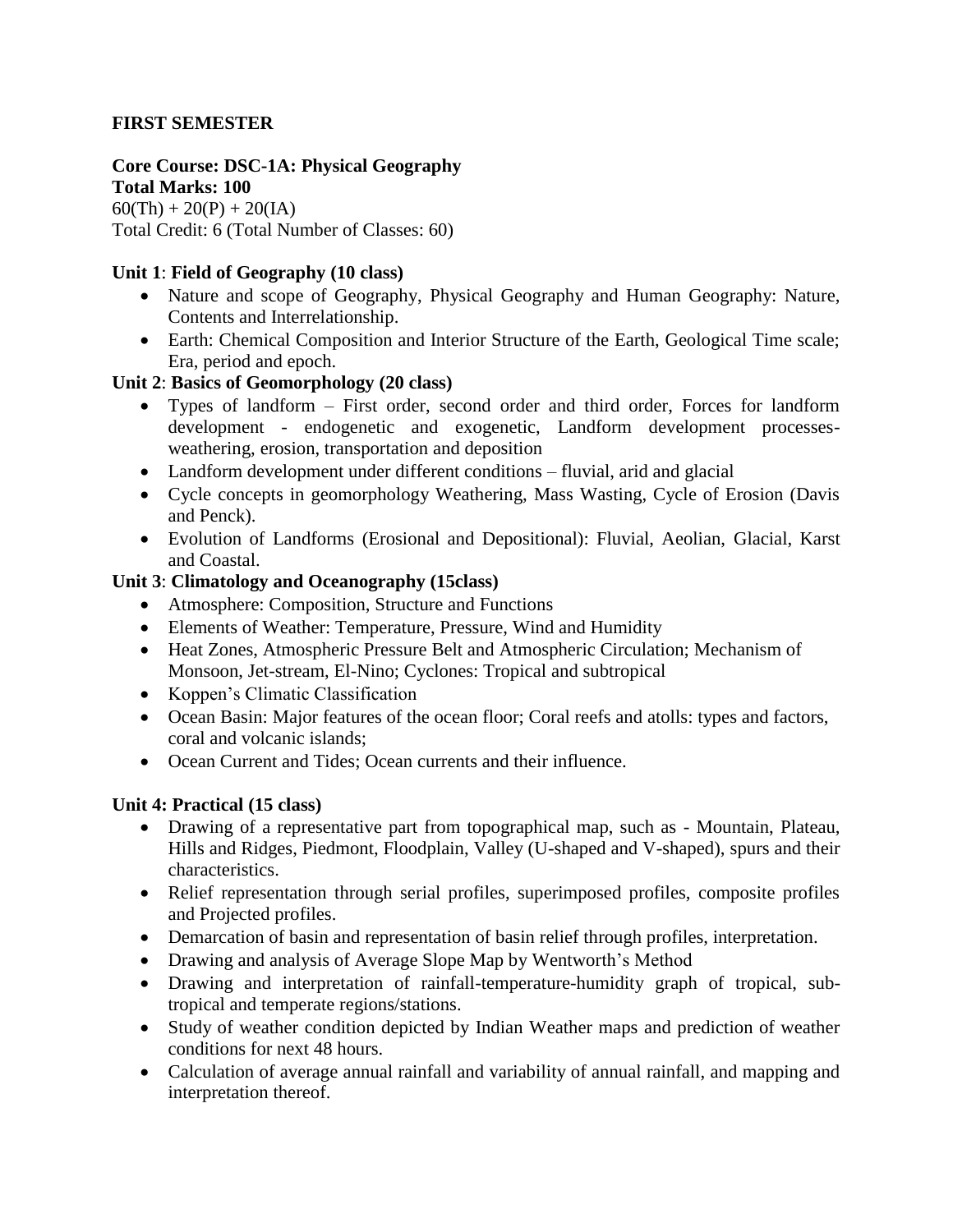- 1. Hussain, M., 1989: *Evolution of Geographic Thought*, Rawat Publications, Jaipur
- 2. Dikshit, R.D., 1997: *Geographical Thoughts: A Contextual History of Ideas*, Printice Hall of India, New Delhi
- 3. Adhikari, S., 1992: Geographical Thought, Chaitanya Pustak Allahabad
- 4. Abler, R., Adams, J. and Gould, P.P., 1971: *Spatial Organization: the Geographers' View of the World*, Prentice Hall, Englewood Cliff
- 5. Hussain, M.: *Human Geography*, Rawat Publications, Jaipur 3
- 6. Brunhes, J., 1920: *Human Geography*, edited by Isaisah Bowman
- 7. Hartshorne, R., 1939: *The Nature of Geography*, Rand Mckully, Chicago
- 8. Knox, P.L., 1975: *Social Well-being: A Spatial Perspective*, Oxford University
- 9. Smith, David M., 1977: *Human Geography*: A Welfare Approach, Edward Arnold, London
- 10. Chorley, R.J. and Hagget, P. (eds.) 1967: *Models in Geography*, Methuen, London
- 11. Hartshorne, R., 1959: *Perspective on the Nature of Geography*, Indians edition, Scientific Publishers, Jodhpur
- 12. Johnston, R.J. (ed): *The Dictionary of Human Geography*, Oxford, Basil, Blackwell
- 13. Harvey, D., 1969: *Explanation in Geography*, St. Martin Press, New York
- 14. Dikshit, R.D., 1994: *The Art and Science of Geography*, Printice Hall of India, New Delhi
- 15. Barry R. G. and Carleton A. M., 2001: *Synoptic and Dynamic Climatology*, Routledge, UK.
- 16. Barry R. G. and Corley R. J., 1998: *Atmosphere, Weather and Climate*, Routledge, New York.
- 17. Critchfield H. J., 1987: *General Climatology*, Prentice-Hall of India, New Delhi
- 18. Lutgens F. K., Tarbuck E. J. and Tasa D., 2009: *The Atmosphere: An Introduction to Meteorology*, Prentice-Hall, Englewood Cliffs, New Jersey.
- 19. Oliver J. E. and Hidore J. J., 2002: *Climatology: An Atmospheric Science*, Pearson Education, New Delhi.
- 20. Trewartha G. T. and Horne L. H., 1980: *An Introduction to Climate*, McGraw-Hill.
- 21. Lal, D. S. (2006): JalvayuVigyan, Prayag Pustak Bhavan, Allahabad
- 22. Bloom A. L., 2003: *Geomorphology: A Systematic Analysis of Late Cenozoic Landforms*, Prentice-Hall of India, New Delhi
- 23. Bridges E. M., 1990: *World Geomorphology*, Cambridge University Press, Cambridge.
- 24. Christopherson, Robert W., (2011), Geosystems: *An Introduction to Physical Geography,* 8 Ed.,Macmillan Publishing Company
- 25. Kale V. S. and Gupta A., 2001: *Introduction to Geomorphology*, Orient Longman, Hyderabad.
- 26. Knighton A. D., 1984: *Fluvial Forms and Processes*, Edward Arnold Publishers, London.
- 27. Richards K. S., 1982: *Rivers: Form and Processes in Alluvial Channels*, Methuen, London.
- 28. Selby, M.J., (2005), *Earth's Changing Surface,* Indian Edition, OUP
- 29. Skinner, Brian J. and Stephen C. Porter (2000), *The Dynamic Earth: An Introduction to physical Geology,* 4th Edition, John Wiley and Sons
- 30. Thornbury W. D., 1968: *Principles of Geomorphology*, Wiley.
- 31. Gautam, A (2010): *Bhautik Bhugol*, Rastogi Punlications, Meerut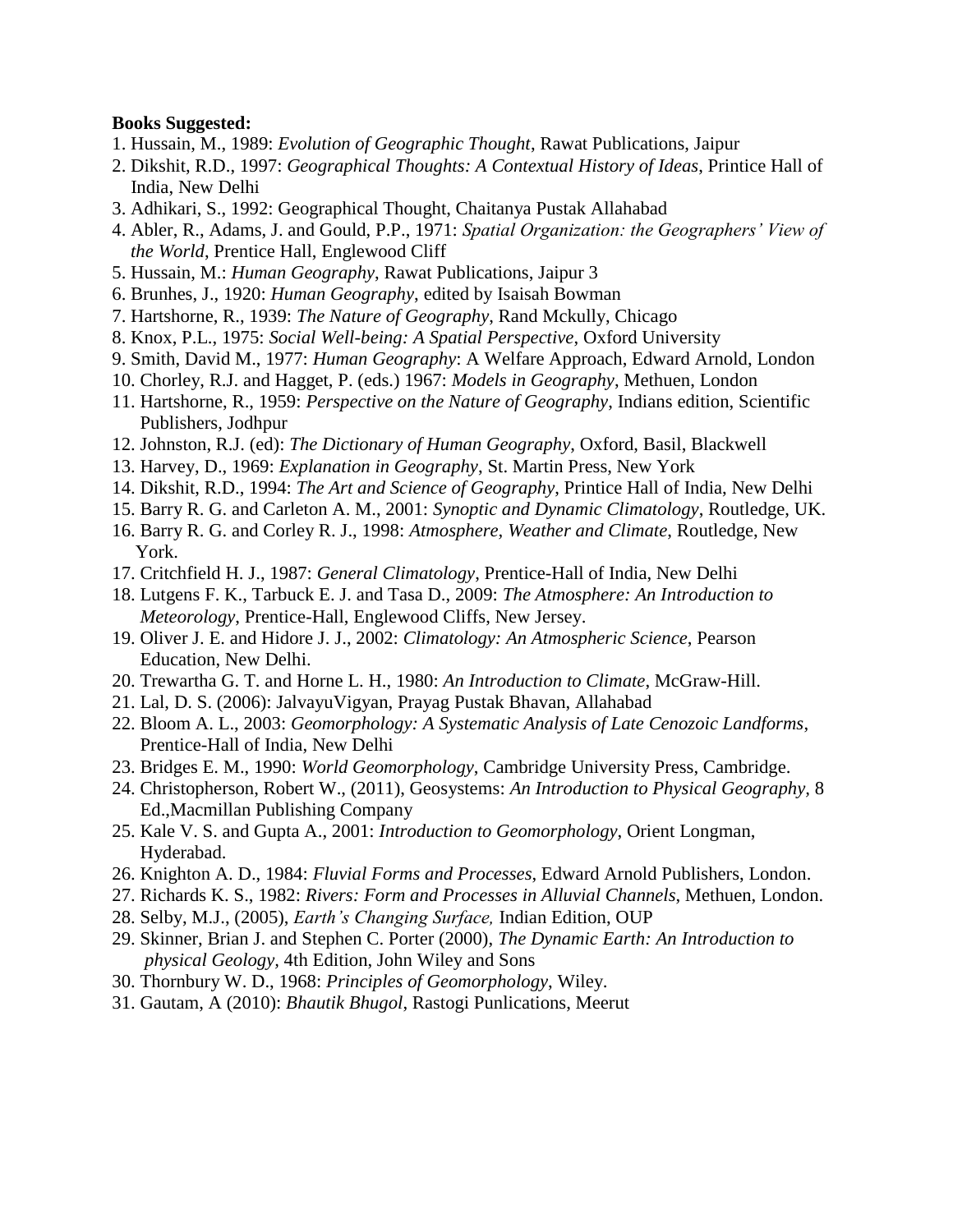# DSC-2A

# DSC-3A

# AECC-1: English/Hindi/MIL (Communication)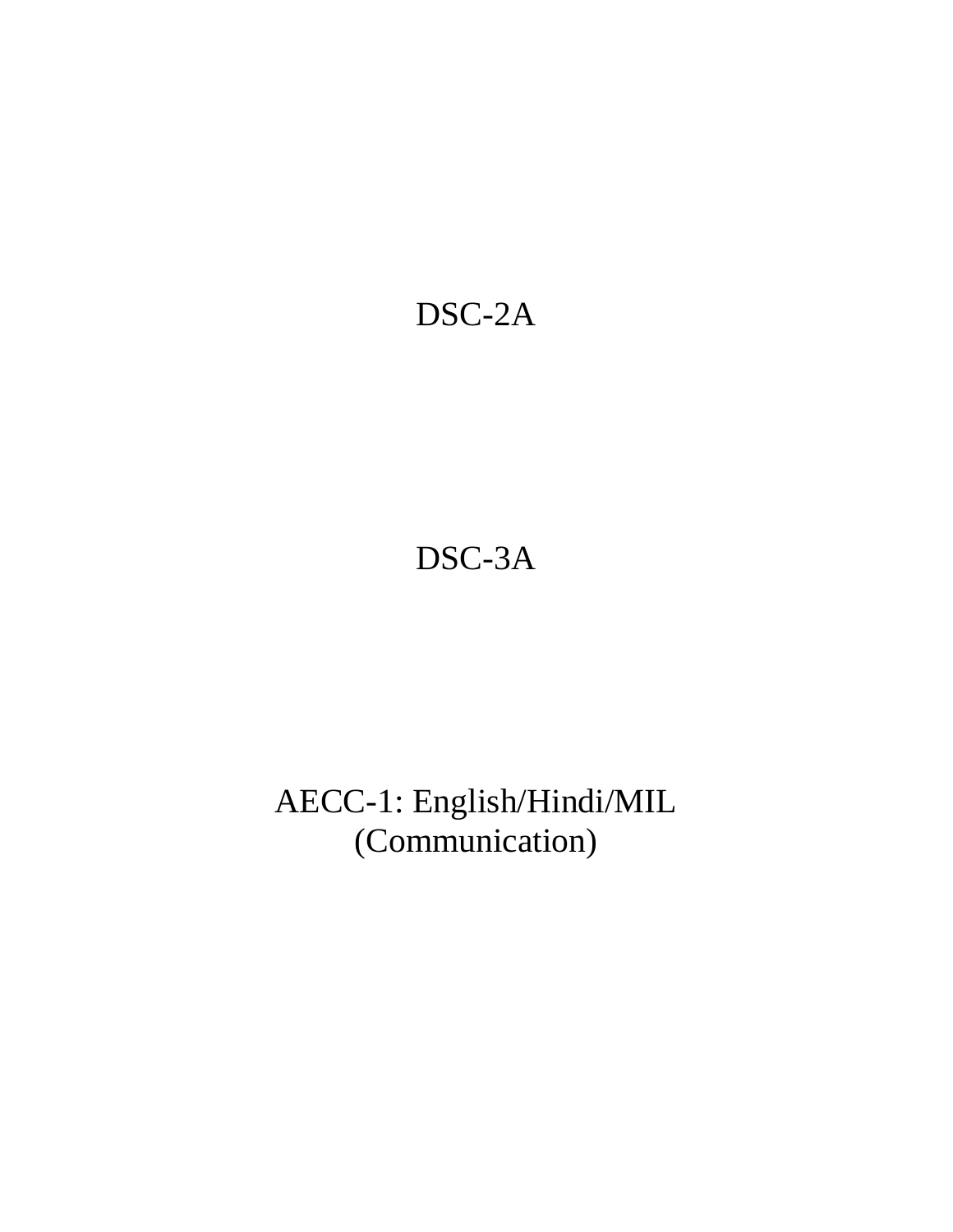## **SECOND SEMESTER**

#### **Core Course: DSC-1B: General Cartography Total Marks: 100**

 $60(Th) + 20(P) + 20(IA)$ Total Credit: 6 (Total Number of Class: 60)

### **Unit 1**: **Field of Cartography (20 class)**

- Nature and scope of Cartography, trend of development and present day relevance of Cartography in Geography, traditional and digital cartography.
- The concept of shape, size, coordinate system, latitude and longitude, direction and distance of earth.

### **Unit 2**: **Fundamental Concepts in Cartography (20 class)**

- Concept of Scale and Application, Map Scale and Types, Scale factor, Conversion of scale, Concept of least count in Vernier Scale.
- Concept of map, map Classification and Types, Thematic maps and their classification, Base map, Principles of Map Design and layout.
- Mapping techniques and generalization principles

# **Unit 3**: **Cartography and Data Representation (10 class)**

- Concept of Geographical data representation through Chorochromatic, Choroschematic, Isopleths and Choropleth maps.
- Concept of spot heights, Bench Mark, Triangulation stations, Contours and their use in Topographical Maps of India.
- Cartogram and Diagrammatic Data Presentation by Line, Bar and Circle
- Point, Line and Areal Data representation through Cartographic Overlays.

## **Unit 4: Practical: (10 class)**

- Graphical Construction of Plain, Comparative and Diagonal Scale.
- Construction of Thematic Maps with the help of physical and socio-economic geographical data.
- Geographical data representation with the help of Bar diagram, pie chart and Block diagram
- Preparation of Isopleth and Choropleth maps with the help of Geographical Data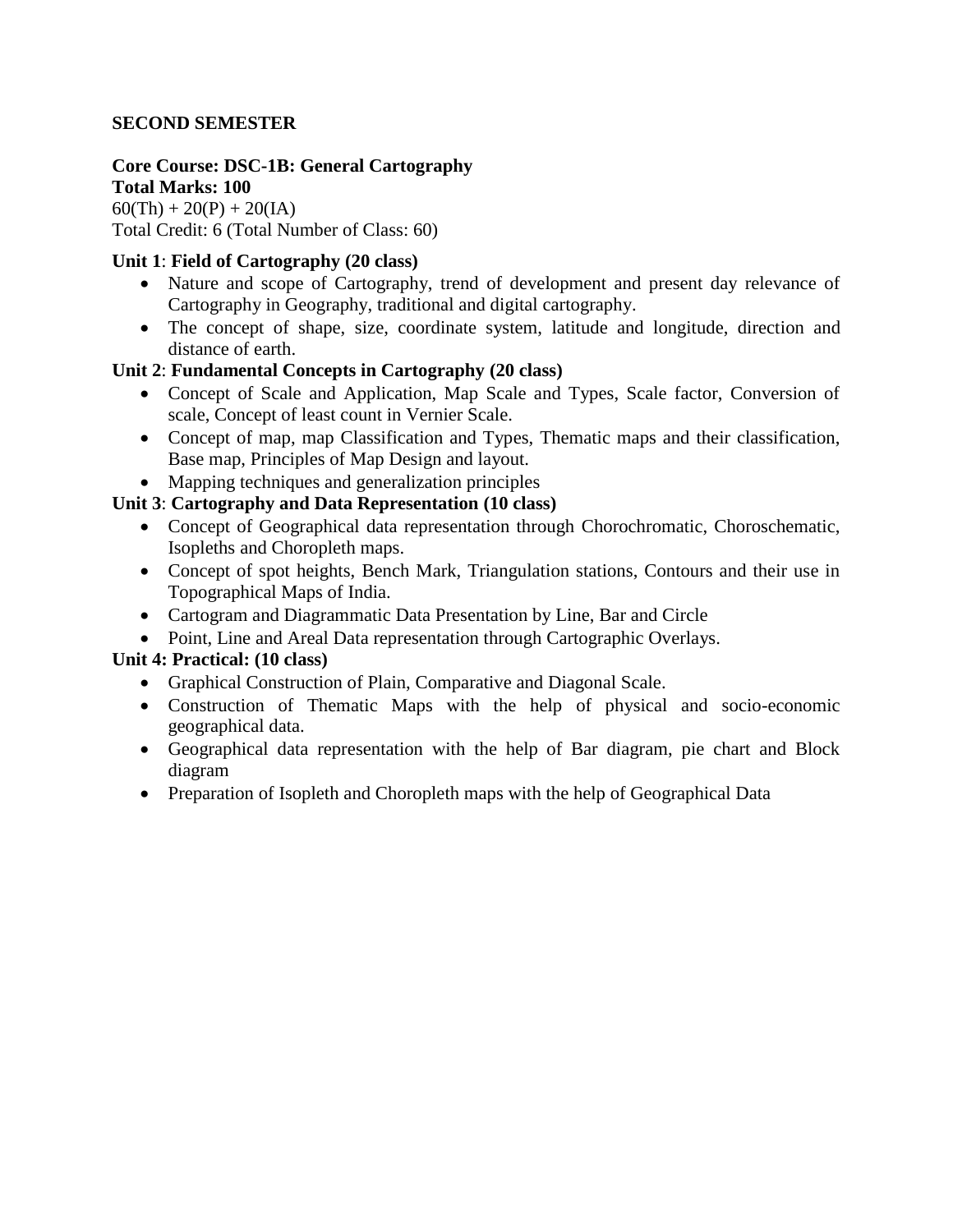- 1. Cuff J. D. and Mattson M. T., 1982: *Thematic Maps: Their Design and Production*, Methuen Young Books
- 2. Dent B. D., Torguson J. S., and Holder T. W., 2008: *Cartography: Thematic Map Design* (6th Edition), Mcgraw-Hill Higher Education
- 3. Gupta K. K. and Tyagi V. C., 1992: *Working with Maps*, Survey of India, DST, New Delhi.
- 4. Kraak M.-J. and Ormeling F., 2003: *Cartography: Visualization of Geo-Spatial Data*, Prentice-Hall.
- 5. Mishra R. P. and Ramesh A., 1989: *Fundamentals of Cartography*, Concept, New Delhi.
- 6. Sharma J. P., 2010: *Prayogic Bhugol*, Rastogi Publishers, Meerut.
- 7. Singh R. L. and Singh R. P. B., 1999: *Elements of Practical Geography*, Kalyani Publishers.
- 8. Slocum T. A., Mcmaster R. B. and Kessler F. C., 2008: *Thematic Cartography and Geovisualization* (3rd Edition), Prentice Hall.
- 9. Tyner J. A., 2010: *Principles of Map Design*, The Guilford Press.
- 10. Sarkar, A. (2015) Practical geography: A systematic approach. Orient Black Swan Private Ltd., New Delhi
- 11. Singh, L R & Singh R (1977): Manchitra or Pryaogatamek Bhugol , Central Book, Depot, Allahabad
- 12. Bhopal Singh R L and Duttta P K (2012) Prayogatama Bhugol, Central Book Depot, Allahabad.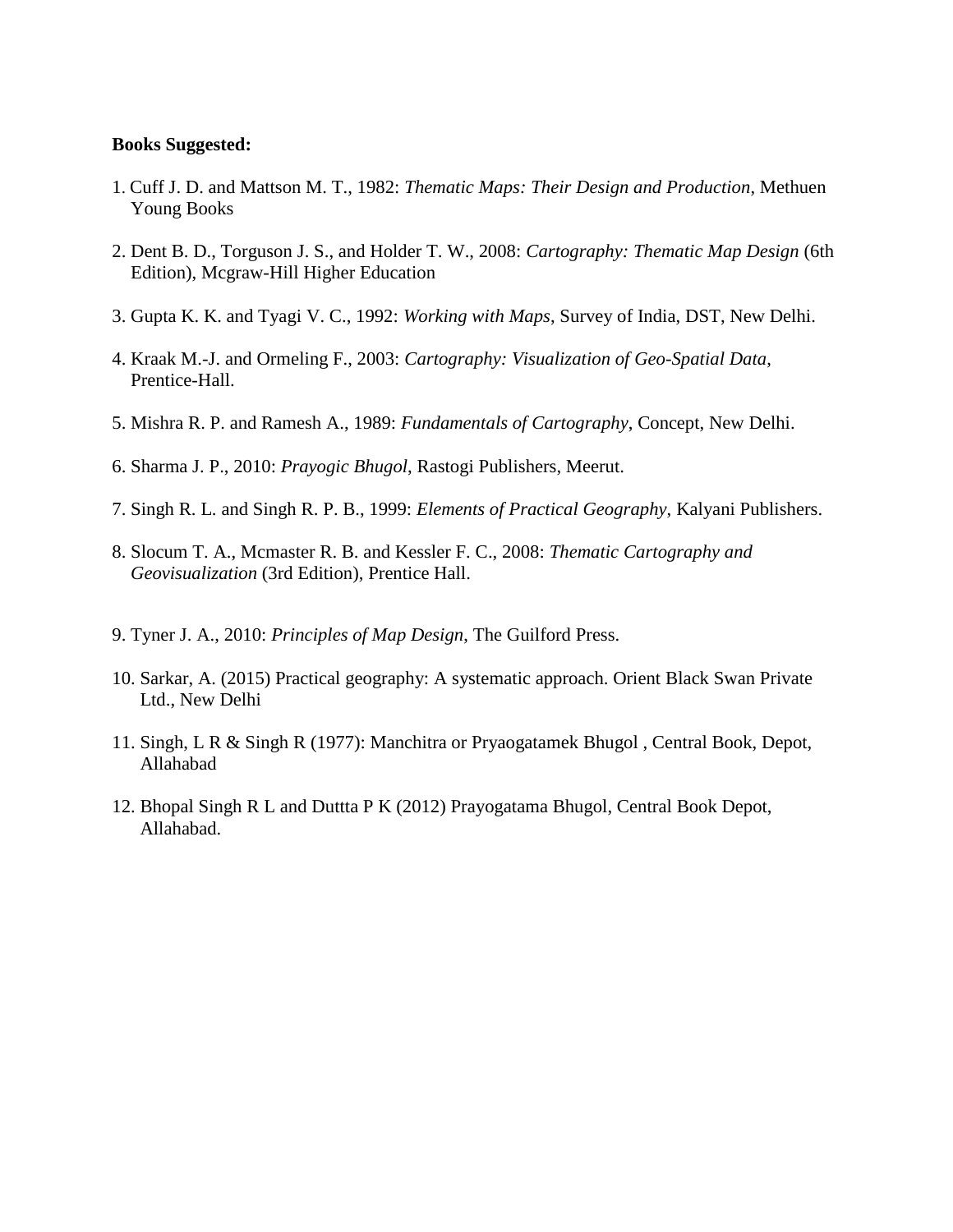# DSC-2B

# DSC-3B

# AECC-2: Environmental Studies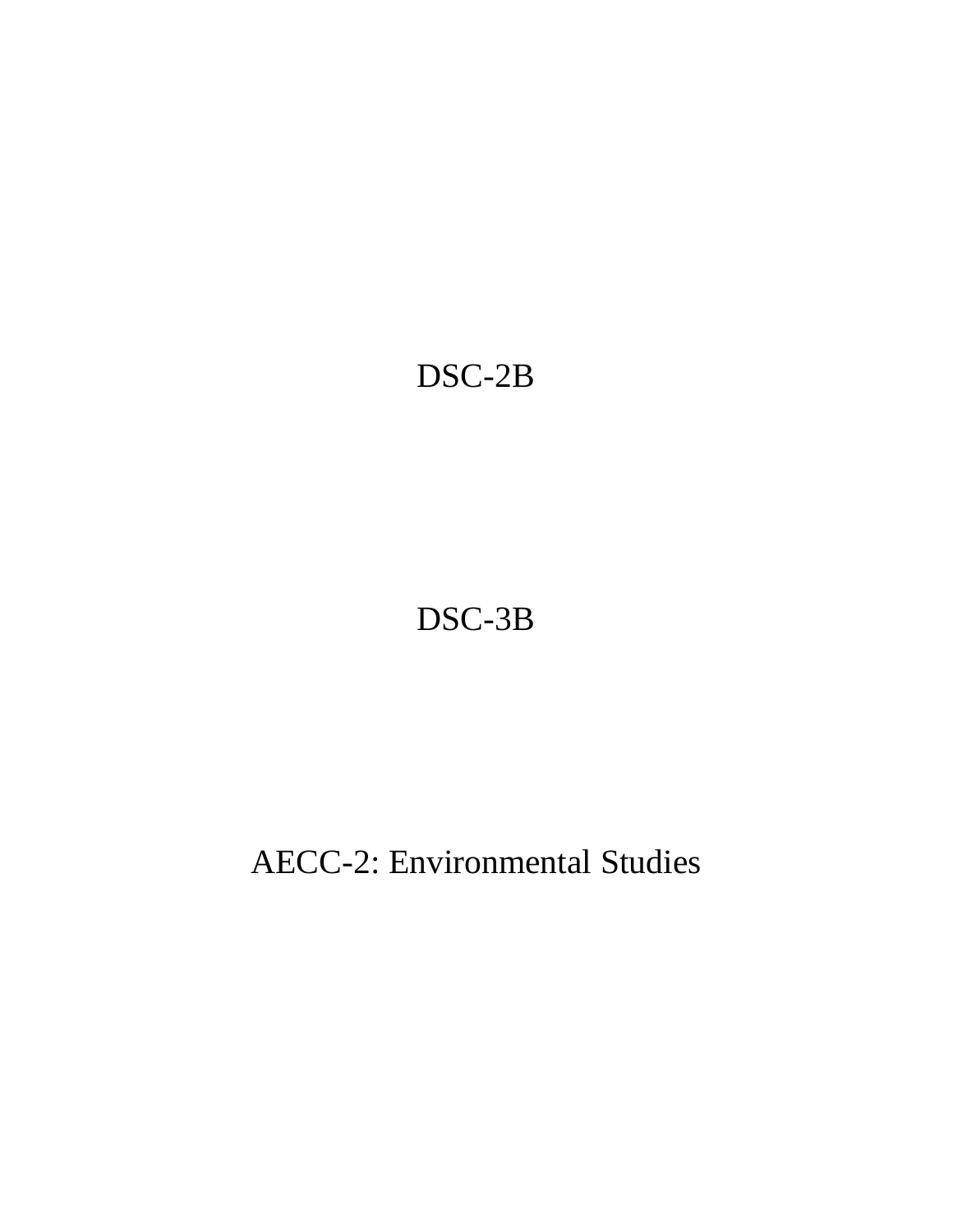## **THIRD SEMESTER**

#### **Core Course: DSC-1C: Human Cartography Total Marks: 100**

 $60(Th) + 20(P) + 20(IA)$ Total Credit: 6 (Total Number of Class: 60)

### **Unit 1: Nature, Scope and Development of Human Geography (15 Class)**

- Meaning, Scope, Branches and Approaches of Human Geography;
- Impact of environment on man; Human adaptation to environment: Eskimo, Masai and Bushman; Mode of living and emerging problems in different environments: cold desert, mountain, plain, hot desert, coastal and riverine lands.
- Evolution of man; Classification of races; Physical Characteristics of major racial (Caucasoid, Mongoloid and Negroid)

#### **Unit 2: Population Geography (20 Class)**

- Components of population growth; factors influencing distribution and density of population; Concept of population-resource relationship with reference to optimum population, over population and under population
- Definition, types, and causes and consequences of migration
- Malthus theory of population growth; and Demographic Transition Model.

#### **Unit 3: Settlement Geography (10 Class)**

- Meaning and scope of settlement geography.
- Factors influencing origin and growth of rural and urban settlements.
- Morphology and functional characteristics of rural and urban settlements.

#### **Unit 4: Practical (15 Class)**

- Mapping of major racial groups in the world.
- Mapping of linguistic and religious regions in the world.
- Trend of world population growth, major population density zones in the world
- Age-Sex pyramid
- Mapping Settlement Types and Pattern
- Determination of Spatial Mean and Median Centres of Settlements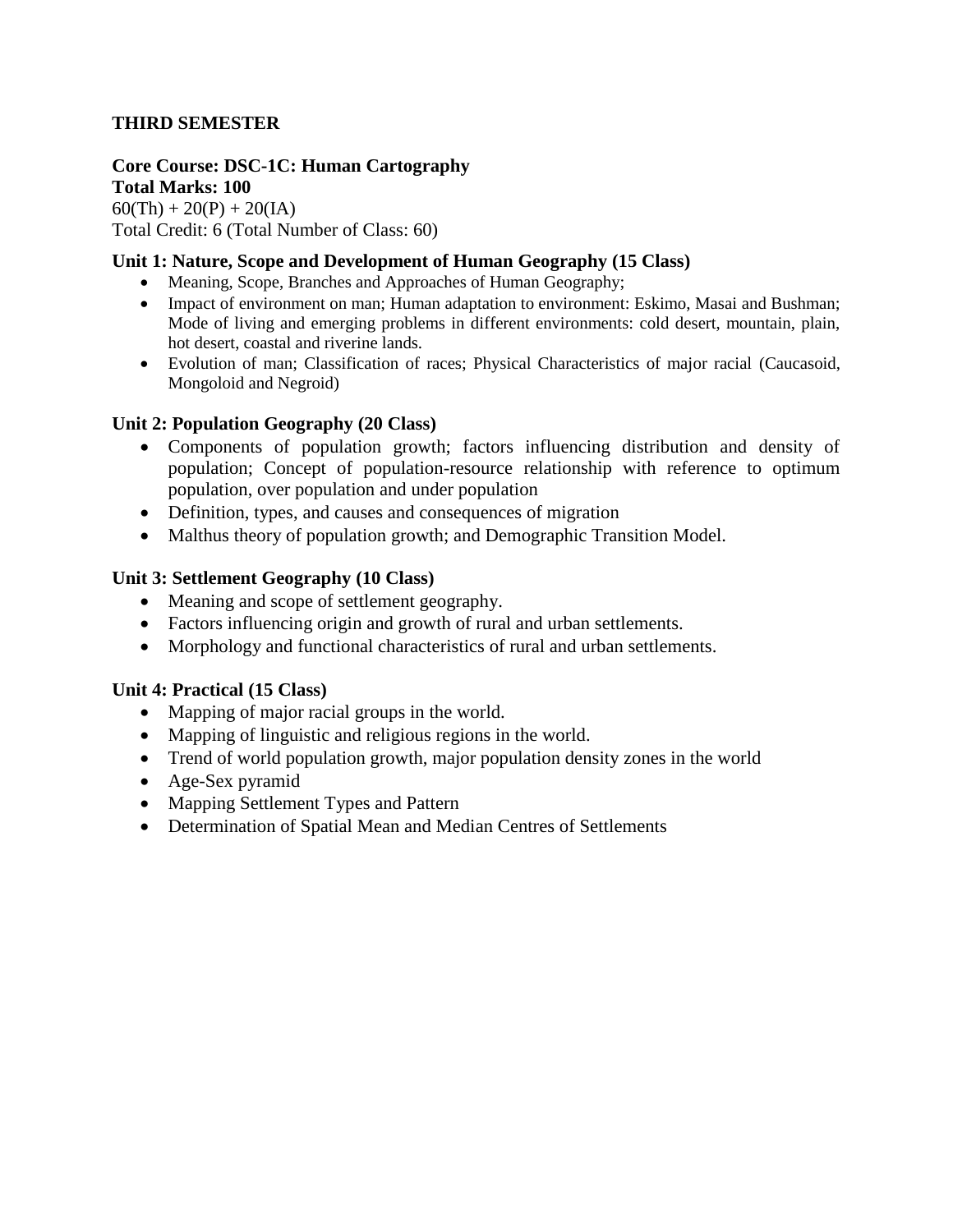- 1. Huntington, E., 1951: Principles of Human Geography, John Wiley & Sons, Inc, New York
- 2. Hussain, M., 1994: Human Geography, Rawat Publication, New Delhi.
- 3. Johnston, R.J. et al (eds.): The Dictionary of Human Geography, Basil Blackwell, Oxford.
- 4. Leong, G.C. and Morgan, G.C., 1992: Human and Economic Geography, Oxford University Press, Oxford
- 5. Chandna, R.C., 1986: A Geography of Population, Kalyani Publisher, New Delhi
- 6. Hagget, P., 1972: Geography: A Modern Synthesis, Harper & Row, New York
- 7. Strahler, A.N. & A.H. Strahler, 1976: Geography and Man's Environment, John Willey, New York
- 8. Park, C., 1997: The Environment, Routledge, London
- 9. Singh, S., 1991: Environmental Geography, Pustak Bhawan, Allahabad
- 10. Chhokas, K.B., Understanding Environment, Sage Publication.
- 11. Leong, G.C. and Morgan, G.C., 1992: Human and Economic Geography, Oxford University Press, Oxford
- 12. Chandna, R.C., 1986: A Geography of Population, Kalyani Publishers, New Delhi 18
- 13. Clarke, J.I., 1972: Population Geography, Pargamon Press, Oxford
- 14. Singh, R.L. and Sing, K.N. (eds), 1975: Readings in Rural Settlement Geography, BHU, Varanasi
- 15. Singh., R.Y., 1994: Geography of Settlement, Rawat Publication, Jaipur & Delhi
- 16. Zelinsky, W., 1966: A Prologue to Population Geography, Printice-Hall, Englewood Cliffs.
- 17. Hagget, P., 1972: Geography: A Modern Synthesis, Harper & Row, New York
- 18. Money, D.C., 1972: Patterns of Settlement, Evan Brothers, London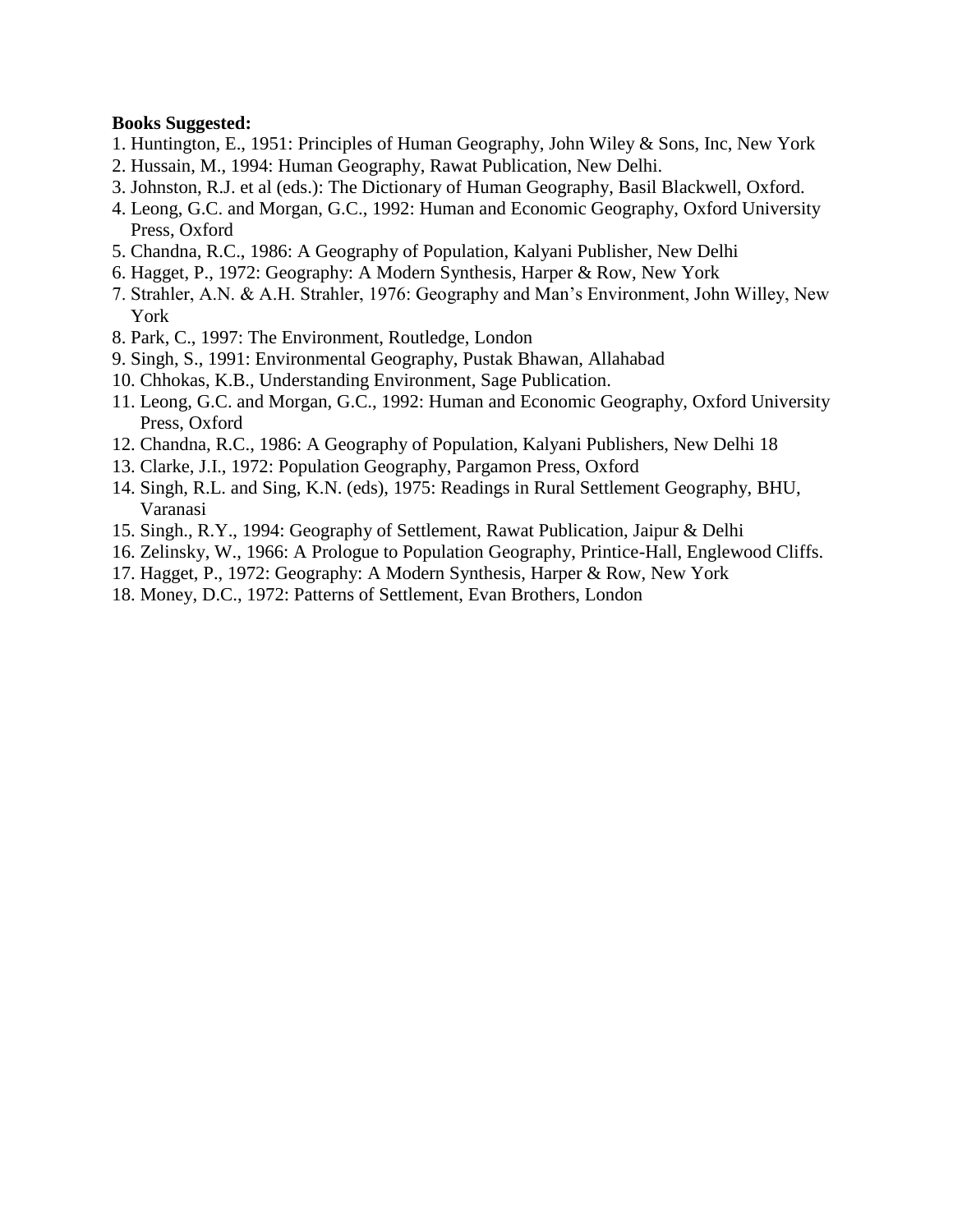# DSC-2C

# DSC-3C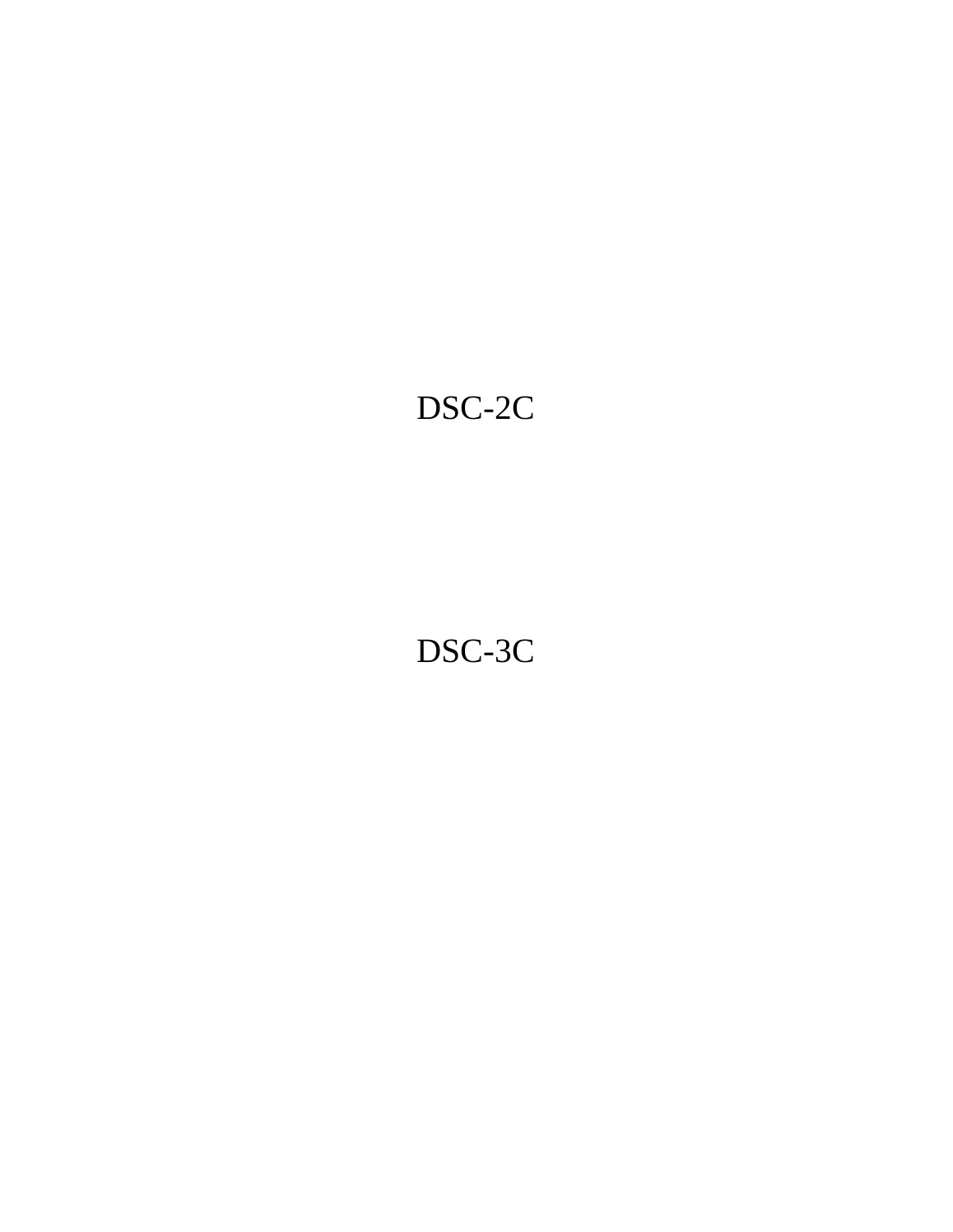# **Skill Enhancement Course**

**Skill Enhancement Course: SEC-1: Statistical Methods in Geography Total Marks: 50 40 (Th) + 10 (IA) Total Credit: 2 (Total Number of Class: 30)**

#### **Unit 1**: **Nature of Geographic Data (20 class)**

- Use of Data in Geography, Geographical Data Matrix, Significance of Statistical Methods in Geography; Sources of Data, Scales of Measurement (Nominal, Ordinal, Interval, Ratio).
- Tabulation and Descriptive Statistics their use in Geography: Frequencies, Cross Tabulation, Measures of Central Tendency (Mean, Median and Mode) Measures of Dispersion (Range, Quartile deviation, Deciles and Percentile, Mean Deviation, Standard Deviation and Relative Dispersion)

#### **Unit 2**: **Quantitative Expression of Geographic Data (10 class)**

- Use of Sampling Technique in Geography, Method of Sampling (Purposive, Random, Systematic and Stratified)
- Probability and Normal Distribution of Geographic Data
- Correlation and Regression analysis (Karl Pearson and Spearman's Rank method), Regression line and Regression Residuals.

- 1. Berry B. J. L. and Marble D. F. (eds.): *Spatial Analysis – A Reader in Geography*.
- 2. Ebdon D., 1977: *Statistics in Geography: A Practical Approach*.
- 3. Hammond P. and McCullagh P. S., 1978: *Quantitative Techniques in Geography: An Introduction,* Oxford University Press.
- 4. King L. S., 1969: *Statistical Analysis in Geography*, Prentice-Hall.
- 5. Mahmood A., 1977: *Statistical Methods in Geographical Studies,* Concept.
- 6. Pal S. K., 1998: *Statistics for Geoscientists*, Tata McGraw Hill, New Delhi.
- 7. Sarkar, A. (2013) Quantitative geography: techniques and presentations. Orient Black Swan Private Ltd., New Delhi
- 8. Silk J., 1979: *Statistical Concepts in Geography*, Allen and Unwin, London.
- *9.* Spiegel M. R.: Statistics, *Schaum's Outline Series.*
- 10. Yeates M., 1974: *An Introduction to Quantitative Analysis in Human Geography*, McGraw Hill, NewYork.
- 11. Shinha, I. (2007) Sankhyikibhugol. Discovery Publishing House, New Delhi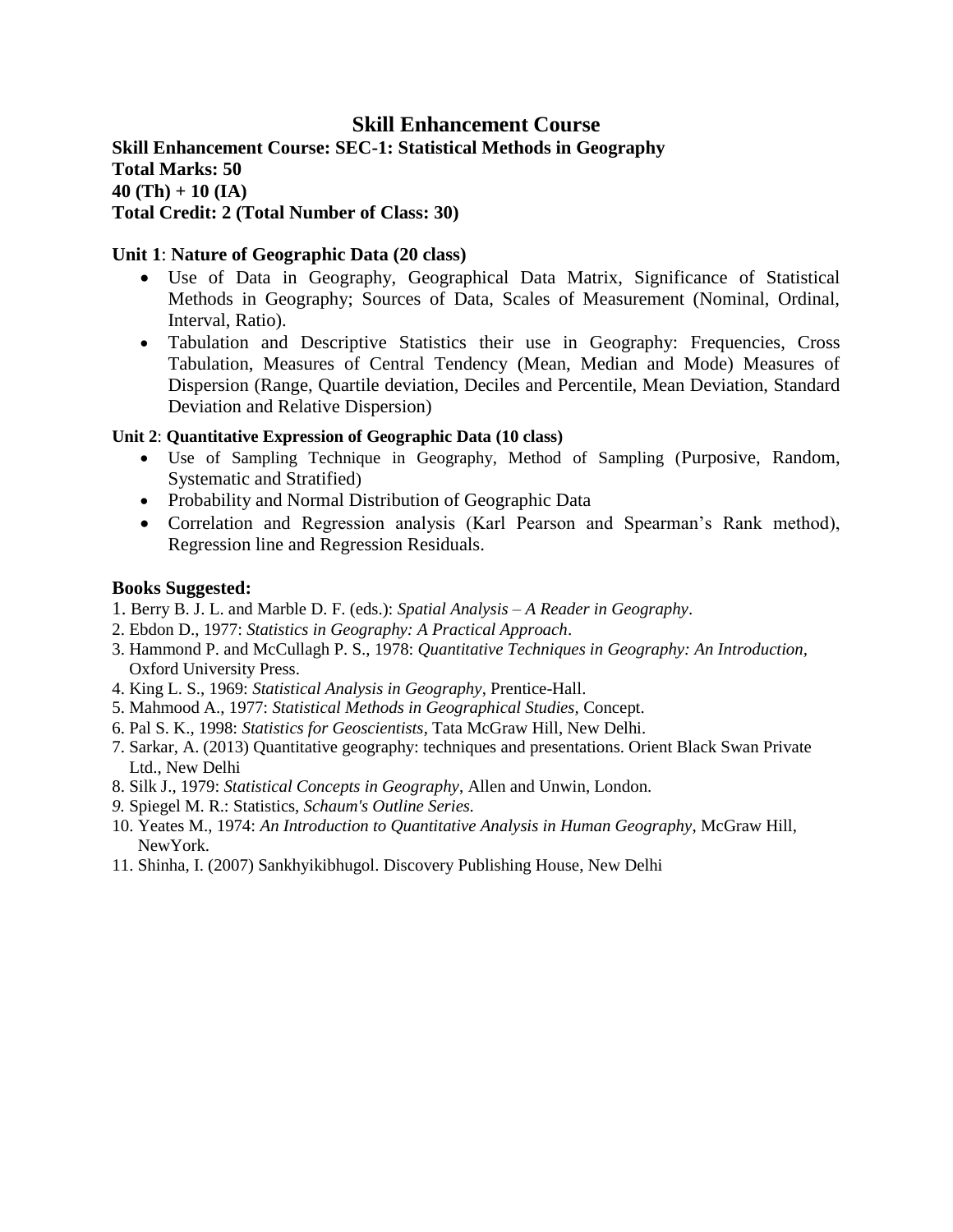### **FOURTH SEMESTER**

#### **Core Course: DSC-1D: Geography of India Total Marks: 100**

60 (Th) +20 (P) + 20 (IA) Total Credit: 6 (Total Number of Class: 60)

# **Unit 1: Regional Basis of India (20 class)**

- Locational entity of India, Strategic location of India,
- Physiographic division of India, Drainage system, Climate, Soil, Natural Vegetation

# **Unit 2**: **Social Basis of India (15 class)**

- Population distribution, growth and Density of India
- Distribution of population by race, caste, religion, language, tribes and their correlates

# **Unit 3**: **Economic Basis of India (15 class)**

- Agriculture: Problems of Indian Agriculture, Agricultural modernization and development in India and Agro-climatic regions of India.
- Industry: Development of major industrial sectors in India, industrial backward regions of India and regionalization of Industries throughout the country.
- Distribution and production pattern of major Industries (Iron and steel, cotton textile, petrochemicals, sugar, paper and cement industries), Industrial policies and industrial trade.
- Transport: Roads and railways, air transport, water and pipe transport

# **Unit 4: Practical: (10 class)**

- Mapping of Physiographic, climatic regions and Agricultural regions of India,
- Mapping of major drainage system of India
- Trend of population growth, population density and religious composition of India
- Preparation of Age-Sex pyramid of population data of India
- Distribution pattern of major industries of India.

- 1. Deshpande C. D., 1992: *India: A Regional Interpretation*, ICSSR, New Delhi.
- 2. Johnson, B. L. C., ed. 2001. *Geographical Dictionary of India*. Vision Books, New Delhi.
- 3. Sdyasuk Galina and P Sengupta (1967): *Economic Regionalisation of India*, Census of India
- 4. Sharma, T. C. 2003: India Economic and Commercial Geography. Vikas Publ., New Delhi.
- 5. Singh R. L., 1971: *India: A Regional Geography*, National Geographical Society of India.
- 6. Singh, Jagdish 2003: *India - A Comprehensive & Systematic Geography*, Gyanodaya Prakashan, Gorakhpur.
- 7. Tirtha, Ranjit 2002: *Geography of India,* Rawat Publs., Jaipur & New Delhi.
- 8. Pathak, C. R. 2003: *Spatial Structure and Processes of Development in India*. Regional Science Assoc., Kolkata.
- 9. Tiwari, R.C. (2007) Geography of India. Prayag Pustak Bhawan, Allahabad
- 10. Sharma, T.C. (2013) Economic Geography of India. Rawat Publication, Jaipur.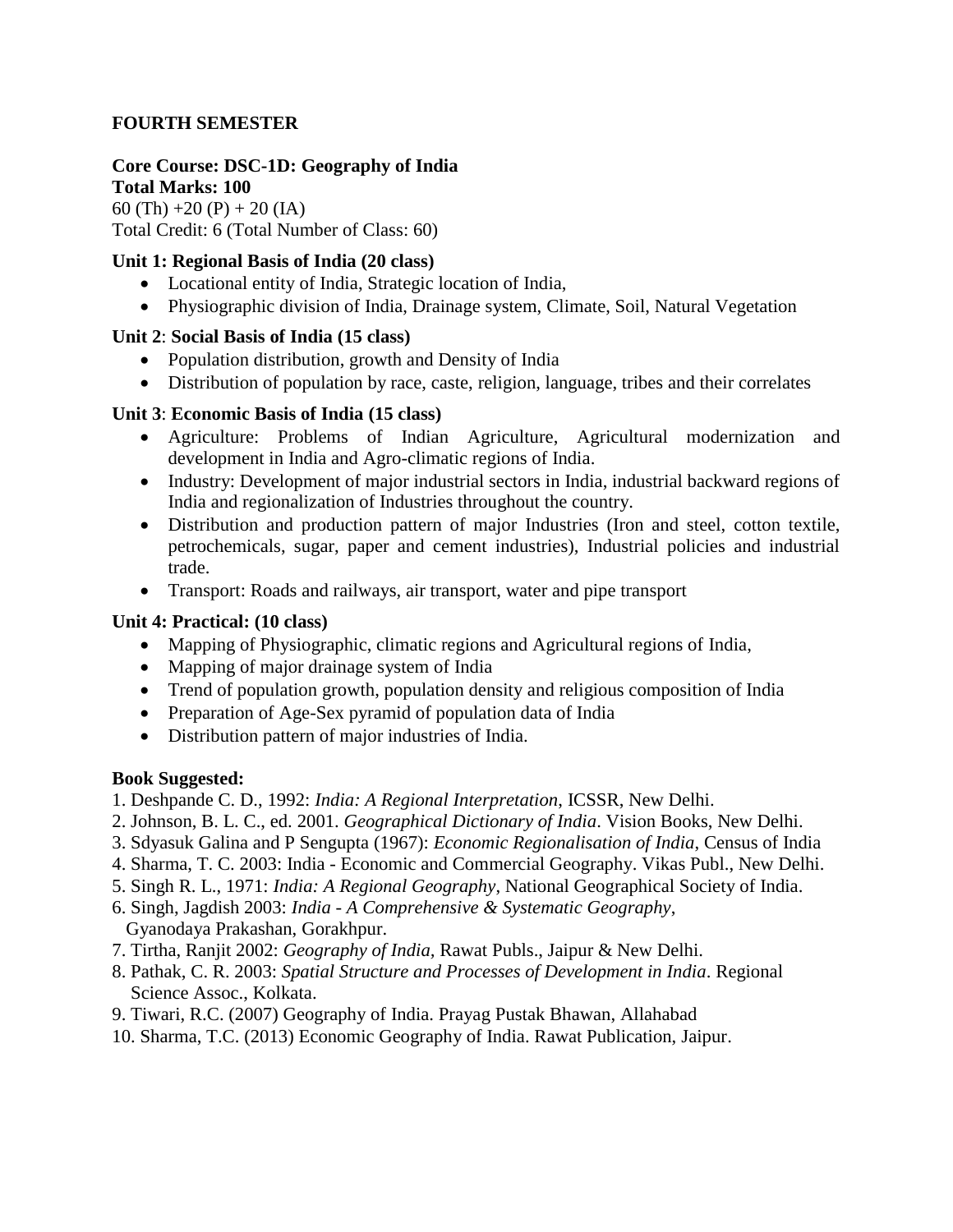# DSC-2D

DSC-3D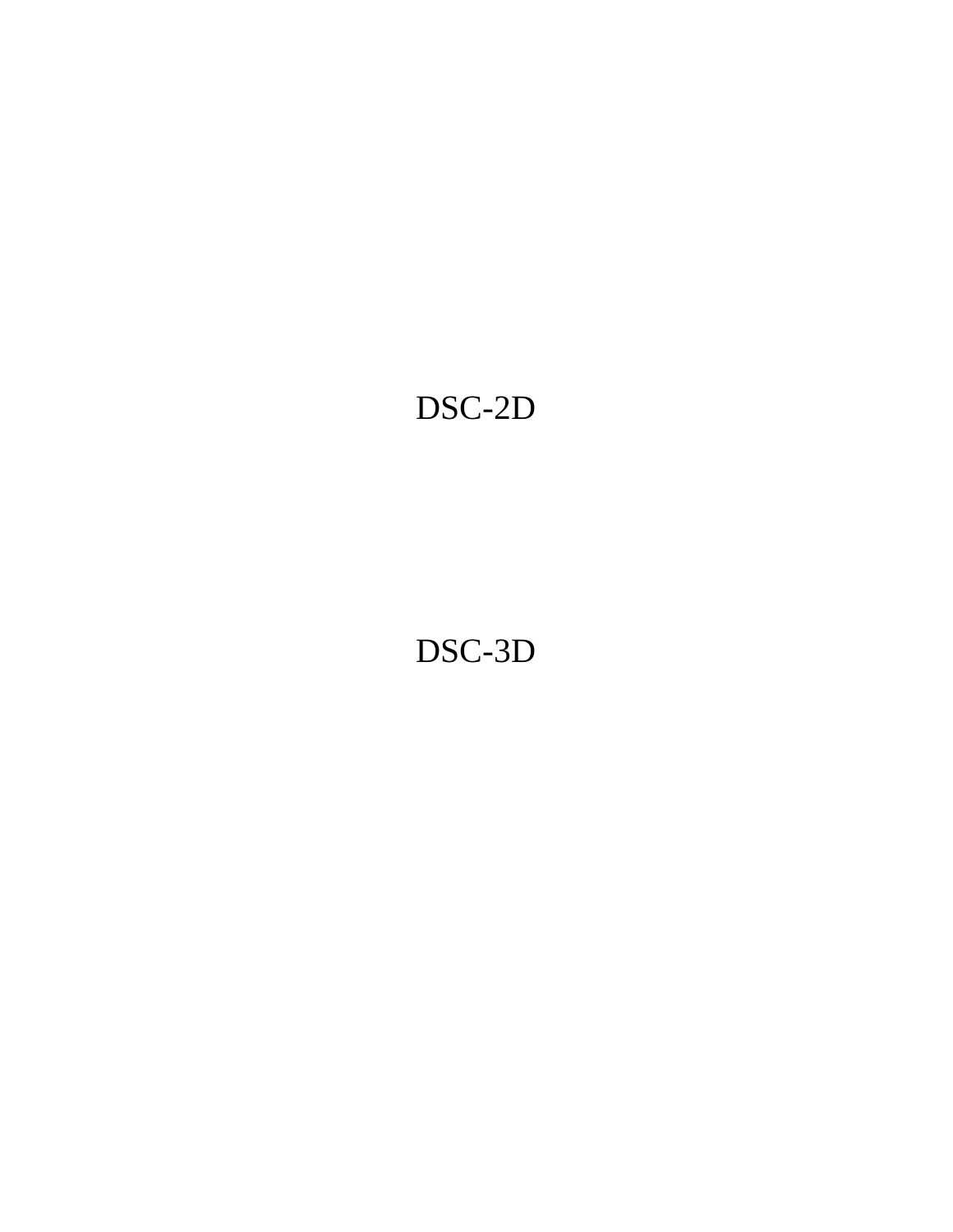# **Skill Enhancement Course**

# **Skill Enhancement Course: SEC-2: Research Methodology**

**Total Marks: 50**  $40$  (Th) + 10 (IA) Total Credit: 2 (Total Number of Class: 30)

#### **.Unit 1: Fundamentals of Research (15 class)**

- Concept of Research Definition of research, identification of research problem major criteria and considerations, Essentials of formulating research questions and hypothesis
- Key methods and skills in Geography Literacy (Descriptive /Qualitative), Numeracy (Quantitative) and Graphicacy (Cartographic): Their significance, need and limitations
- Sources of geographic data, data processing, analysis and presentation

#### **Unit 2: Field Work in Geographical Studies (15 class)**

- Literature Review and Referencing Systems in research its needs, functions, significance and limitations;
- Introductory idea on use of theory and model in Geography
- Research and field report writing Guiding principles, reporting components, techniques

- 1. Burrough, P. A. (1998): Principles of Geographical Information Systems for Land Resources Assessment, Oxford University Press.
- 2. Burrough P. A. and McDonnell R. A., (2000): Principles of Geographical Information Systems–Spatial Information Systems and Geostatistics, Oxford University Press.
- 3. Chorley, R. J., Hagget, P. (1979): Integrated Models in Geography, Methuen & Co. Ltd., London.
- 4. Gonjalez, R. C., Woods, R.E. (2000): Digital Image Processing, Addiso- Wesley Longman (Singapore), Pvt. Ltd, Delhi-92.
- 5. Hammond, R. and McCullagh, P. (1965): Statistical Methods in Geographical Studies, Oxford University Press.
- 6. Jensen J. R., 2004: Introductory Digital Image Processing: A Remote Sensing Perspective, Prentice Hall.
- 7. Jensen, John R. (2011): Remote Sensing of Environment: An Earth Resource Perspective, Pearson Education India, Noida
- 8. King, L. J., (1969): Statistical Analysis in Geography, Prentice-Hall.
- 9. Mahmood, A.: Quantitative Methods in Geography, Rajesh Publications., New Delhi.
- 10. Mathew, J. A., David, H.J., (2008): Geography: A Very Short Introduction, Oxford, New York
- 11. Pal S. K., (1998): Statistics for Geoscientists, Tata McGraw Hill, New Delhi.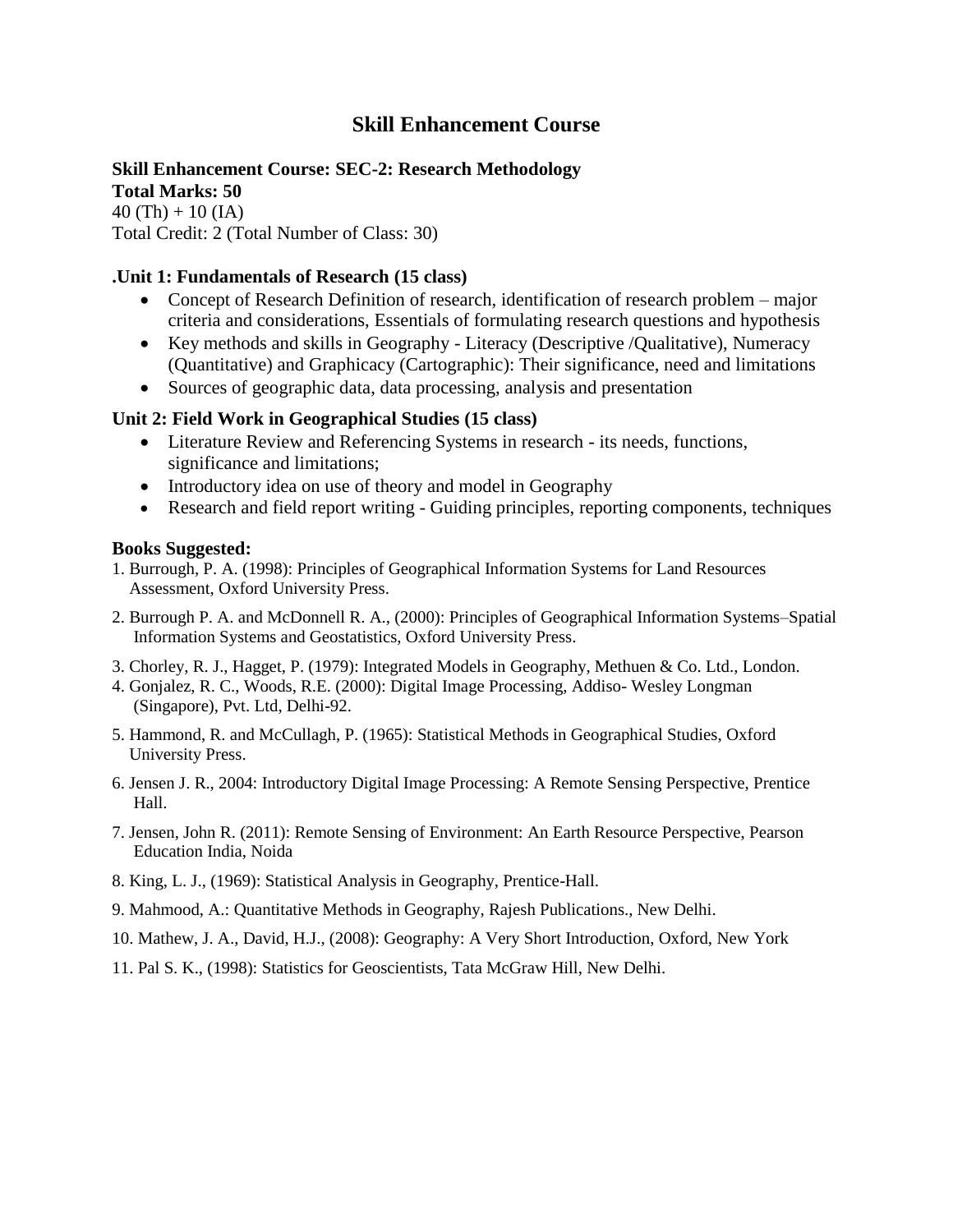# **FIFTH SEMESTER**

# **Discipline Specific Elective: DSE-1A: Soil and Biogeography**

# **Total Marks: 100**

 $60(Th) + 20(P) + 20(IA)$ Total Credit: 6 (Total Number of Class: 60)

# **Unit 1: Nature and Scope of Soil Geography (15 class)**

- Definition and Scope of Soil Geography, Soil Formation, Characteristics and Properties, Soil as life supporting system;
- Soil profile (Soil horizon) their characteristics and significance; Processes and factors of soil formation;

# **Unit 2: Soil and Land Management (15 class)**

- Physical and Chemical properties of soil: Soil texture, Structure and Moiture, Soil colour, pH value, Organic Matter and NPK.
- Processes and Controlling factors of soil erosion, Various measures of soil conservation,
- Principles of soil classification: Genetic School and USDA

# **Unit 3: Concepts of Biogeography (15 class)**

- Definition and scope of biogeography, Concept and Components of Biosphere, vertical and horizontal limits of biosphere;
- Concept of Ecology and Ecosystem, Types of Ecosystem, Trophic Structure, Food Chain and Food Web, Energy flow in Ecosystem.
- Ecological Aspects of Biogeography: Bio-geo-chemical cycles, concepts of biomes, Ecotone and Community.
- Concept of biodiversity, its types and conservational issues, Nature and distribution of biodiversity in N.E. India and Assam; Man as an agent of environmental/ecological change

# **Unit 4: Practical (15 class)**

- Construction and interpretation of soil profile with the data derived from the field (college campus/ river site/ foot hill, etc.)
- Drawing and interpretation of soil map of India/North East India
- Mapping of vegetation of India/north east India, Representation of soil-vegetation relationship along selected cross-section of India and North-East India Biogeographic regions of the world
- Mapping of the national parks and sanctuaries of India with the major species therein.
- Showing location of the megalopolis, and metropolitan and port cities of the world **Book Suggested:**

## 1. Bunting, B. T., 1967: The Geography of Soil, Hutchinson, London.

- 2. Foth, H. D. and Turk, L. M. 1972: Fundamentals of Soil Science, John Wiley, New York.
- 3. GovindaRajan, S. V. and Gopala Rao, H. G., 1978: Studies on Soils of India, Vikas, New Delhi.
- 4. Goudie, Andrew, 1981: The Human Impact, Basil Blackwell, Oxford.
- 5. Hussain, M. (ed), 1994: Biogeography (Part I&II), Anmol Publications Pvt. Ltd., New Delhi.
- 6. Newbiggin: Plant and Animal Geography.
- 7. Pears, N., 1985: Basic Biogeography. 2nd Edition, Longman, London.
- 8. Robinson, H., 1982: Biogeography, E.L.B.S., Mc Donald & Evans, London.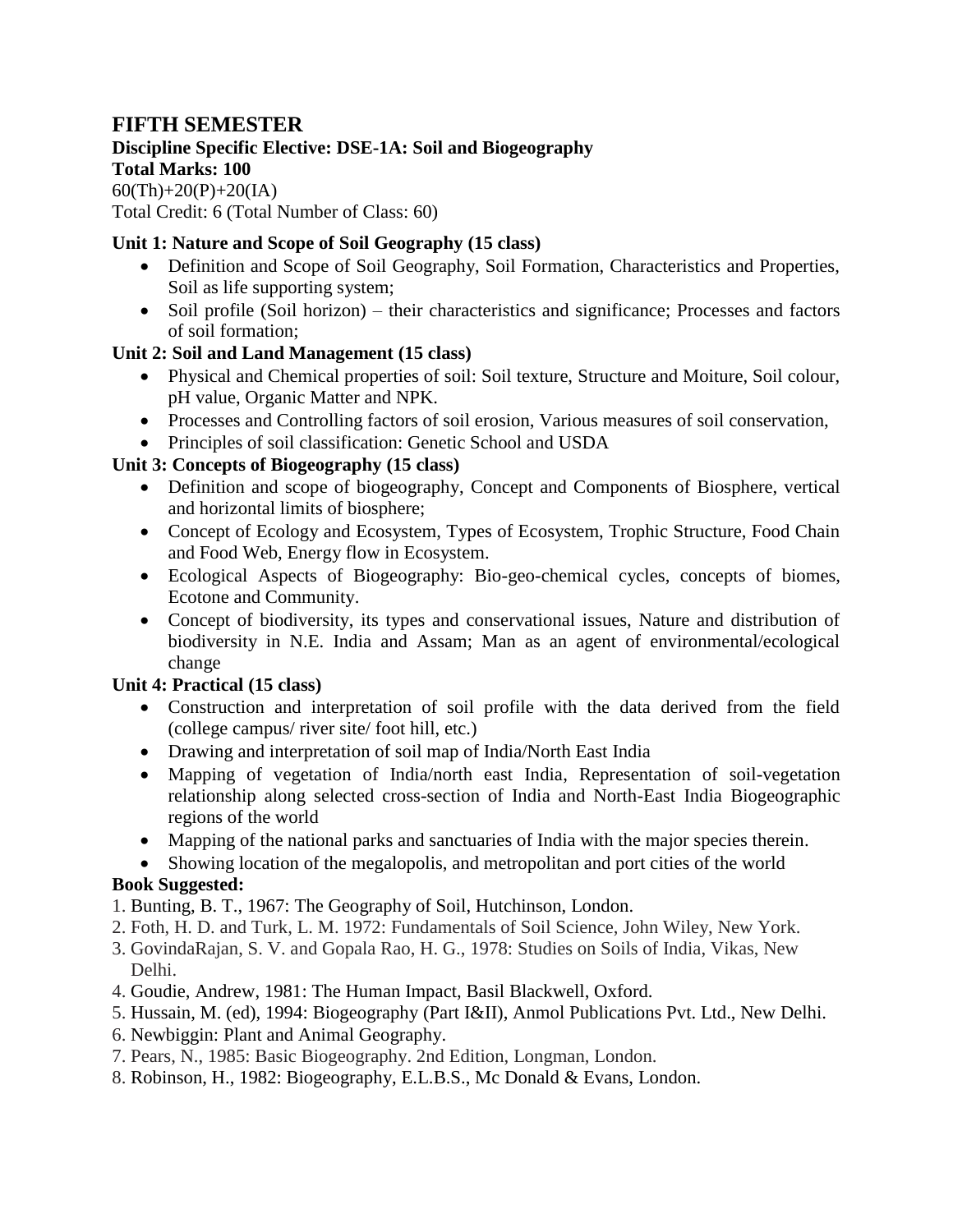# DSE-2A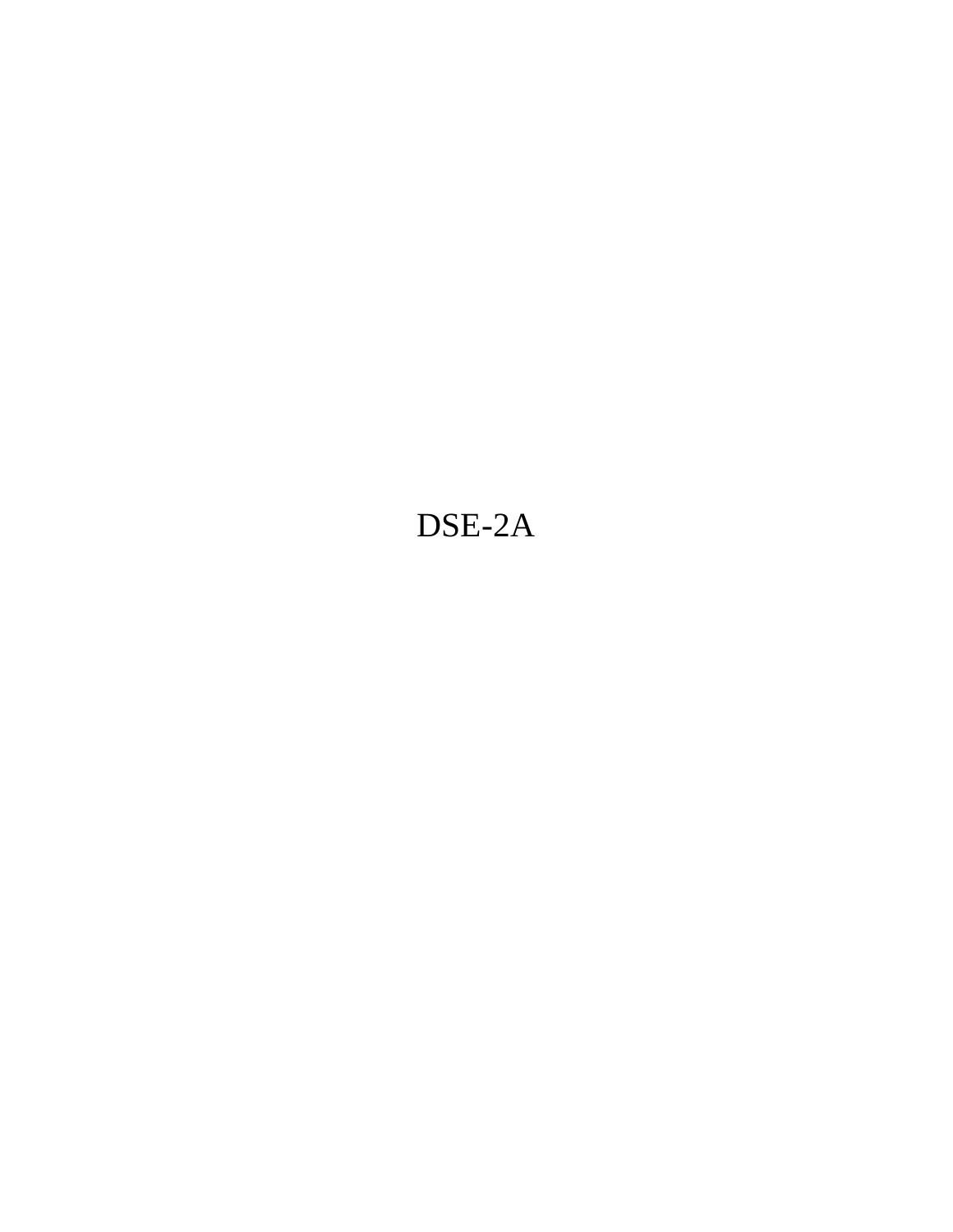#### **Generic Elective: GE-1: Disaster Management Total Marks: 100**

60 (Th)  $+20(R) + 20(IA)$ Total Credit: 6 (Total Number of Class: 60)

### **Unit 1**: **Fundamentals of Disaster Management (12 class)**

- Definition and Concepts: Hazards, Disasters; Risk and Vulnerability; Classification of Disaster.
- Concept of Disaster Resilience, Do's and Don'ts During and Post Disasters
- Indigenous Knowledge and Community based Disaster Management.

### **Unit II**: **Natural Factors (18 class)**

- Disasters in India: (a) Flood: Causes, Impact and Distribution; Landslide: Causes, Impact, and Distribution; Drought: Causes, Impact and Distribution
- Disasters in India: (b) Earthquake and Tsunami: Causes, Impact and Distribution
- Cyclone: Causes, Impact and Distribution
- Major Earthquake, flood and landslide with special reference to North East India

## **Unit III: Anthropogenic Factors (20 class)**

- Manmade disasters: Causes, Impact, Distribution and Mapping
- Urban Flooding, forest fire; Issues, problems and mitigation with special reference to India
- Response and Mitigation to Disasters: Mitigation and Preparedness, National Disaster Management Authority (NDMA) and National Institute of Disaster Management (NIDM)

## **Unit IV: Project Report (10 class)**

 A report on risk and response of Flood, Drought, Forest Fire, Cyclone, Landslide, Earthquake etc.

## **Book Suggested:**

1. Government of India. (1997): Vulnerability Atlas of India, New Delhi, Building Materials

& Technology Promotion Council, Ministry of Urban Development, Government of India.

2. Kapur, A. (2010) Vulnerable India: A Geographical Study of Disasters, Sage Publication, New Delhi.

3. Modh, S. (2010) Managing Natural Disaster: Hydrological, Marine and Geological Disasters, Macmillan, Delhi.

4. Singh, R. B. (ed.), (2006) Natural Hazards and Disaster Management: Vulnerability and Mitigation, Rawat Publications, New Delhi.

5. Sinha, A. (2001). Disaster Management: Lessons Drawn and Strategies for Future, New United Press, New Delhi.

6. Stoltman, J.P. et al. (2004) International Perspectives on Natural Disasters, Kluwer Academic Publications. Dordrecht.

7. Singh Jagbir (2007) "Disaster Management Future Challenges and Oppurtunities", Publisher- I.K. International Pvt. Ltd. S-25, Green Park Extension, Uphaar Cinema Market, New Delhi, India (www.ikbooks.com).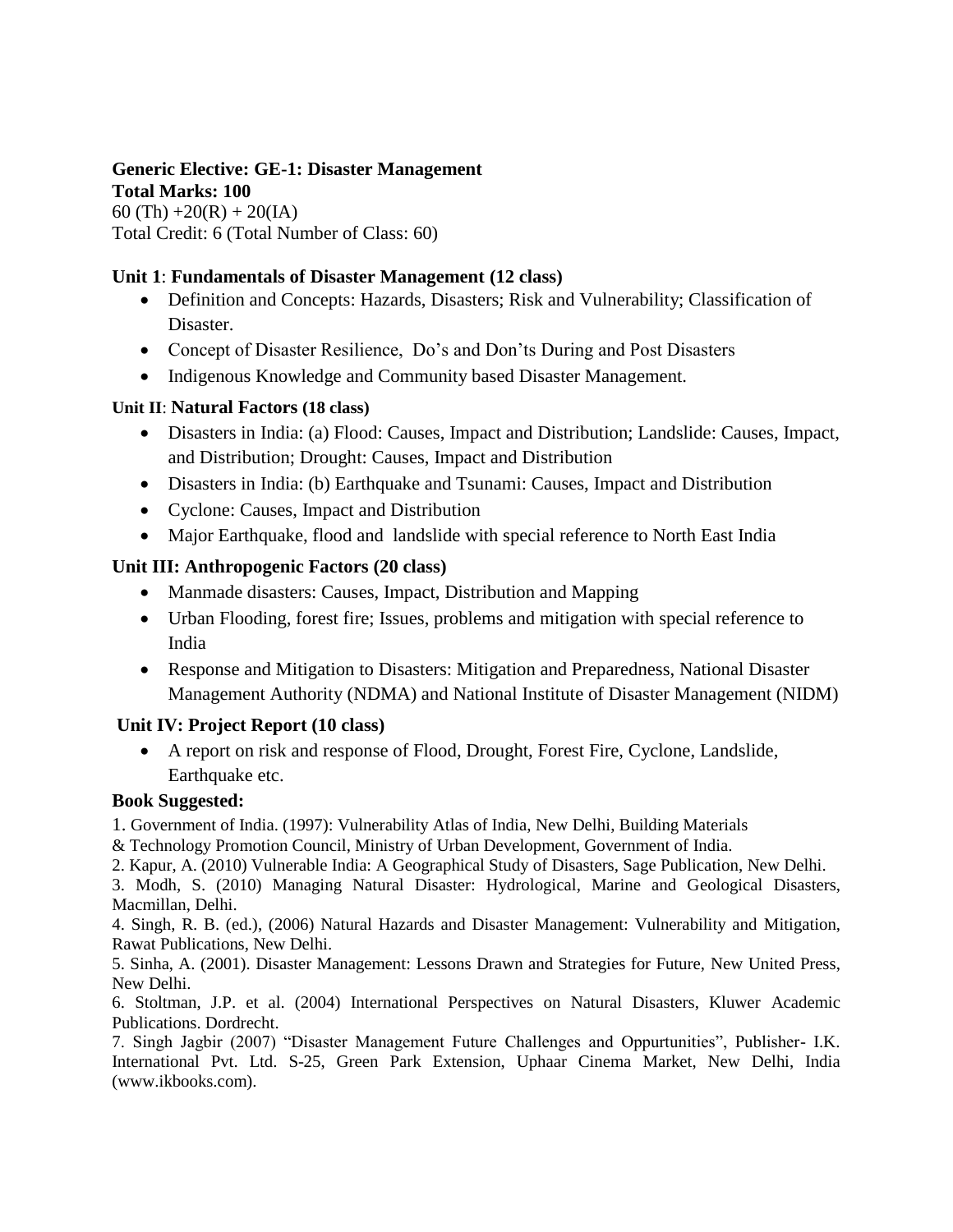## **Skill Enhancement Course: SEC-3: Basics of Remote Sensing (RS) and Geographic Information System (GIS)**

## **Total Marks: 50**

 $30$  (Th) + 10 (Pr) + 10 (IA) Total Credit: 2 (Total Number of Class: 30)

## **Unit 1: Fundamentals of Remote Sensing and GIS (12 class)**

- Remote Sensing and GIS: Definition, Components and Principles, Electro Magnetic Radiation, Interaction with Atmosphere and Earth Surface
- Remote Sensing, Platforms and Types, Global Positioning System (GPS ) Principles and application
- Aerial Photography: Types and Geometry of Aerial Photograph, Satellites (Landsat and IRS) and Sensors, Type of resolution.

# **Unit 2: Geographic Information System (10 class**)

- GIS Data Structures: Types (spatial and Non-spatial), Raster and Vector Data Structure
- Elements of Image interpretation and application of Remote Sensing and GIS: Land use/ Land Cover, Urban Sprawl Analysis; Forests Monitoring.

# **Unit 3: Practical (8 class)**

- Geo-Referencing the map/Toposheet, Drawing base map from Satellite imagery/Toposheet,
- Mapping point, line and polygon features, Land use/ Land Cover mapping (Supervised and Un- supervised), Isopleths, Choropleth and Chorochrometic mapping, Proportional mapping,

## **Books Suggested:**

1. Campbell J. B., 2007: *Introduction to Remote Sensing*, Guildford Press.

2. Jensen J. R., 2004: *Introductory Digital Image Processing: A Remote Sensing Perspective*, Prentice Hall.

3. Joseph, G. 2005: *Fundamentals of Remote Sensing*, United Press India.

- 4. Lillesand T. M., Kiefer R. W. and Chipman J. W., 2004: *Remote Sensing and Image Interpretation*,Wiley. (Wiley Student Edition).
- 5. Nag P. and Kudra, M., 1998: *Digital Remote Sensing*, Concept, New Delhi.
- 6. Rees W. G., 2001: *Physical Principles of Remote Sensing*, Cambridge University Press.
- 7. Singh R. B. and Murai S., 1998: *Space-informatics for Sustainable Development*, Oxford and IBH Pub.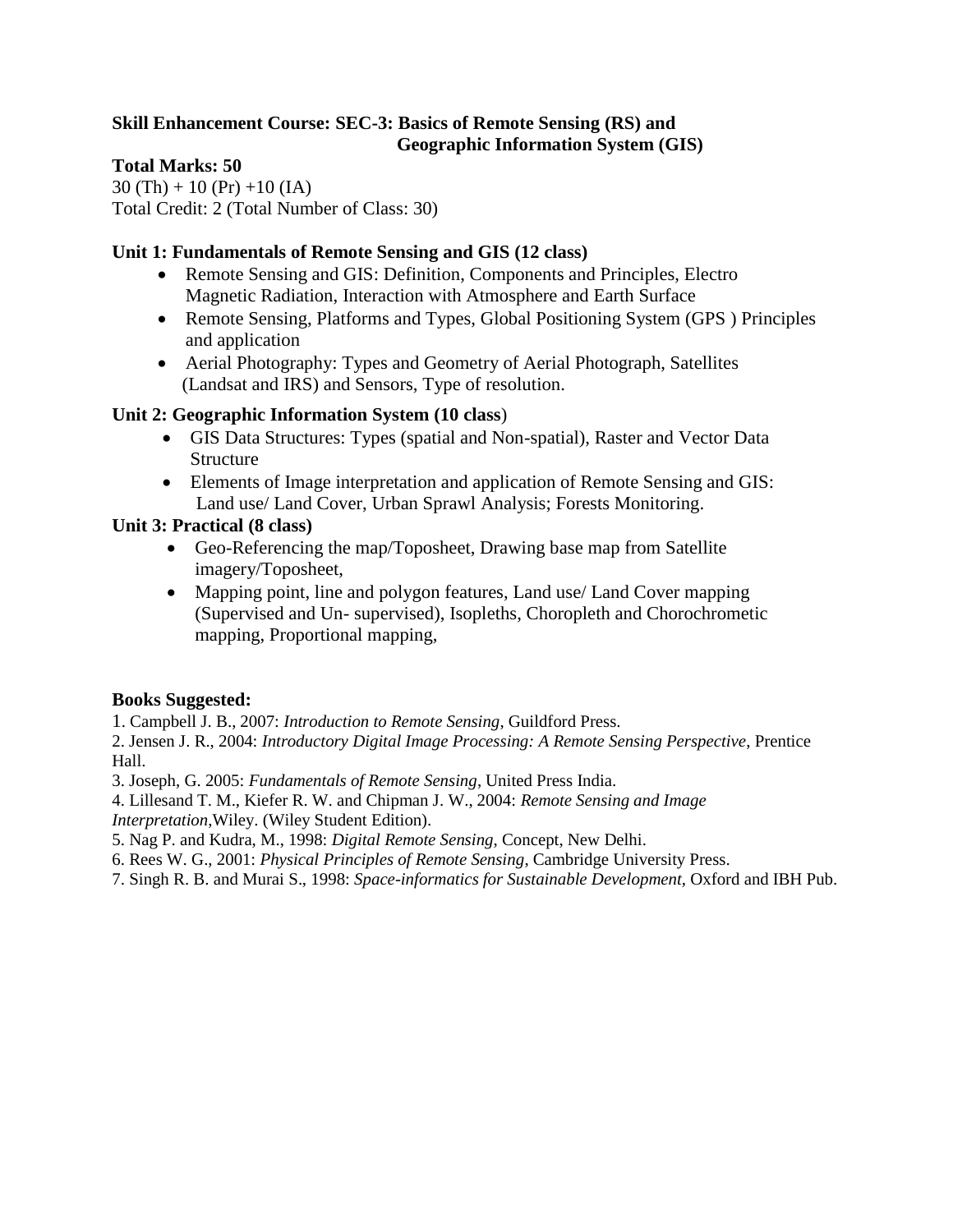# **SIXTH SEMESTER**

# **Discipline Specific Elective: DSE-1B: Social and Political Geography Total Marks: 100**

 $60$ (Th)+20(P)+20(IA) Total Credit: 6 (Total Number of Class: 60)

# **Unit 1: Situating Social Geography (20 Class)**

- Origin, Nature and Scope of Social Geography,
- Concept of Social Space: First, Second and third Space,
- Social Categories: Defining Caste, Class, Religion, Ethnicity and Gender and their Spatial Underpinnings.
- Concepts of Social differentiation and integration and social change.

# **Unit 2: Political Geography and Geopolitics (20 Class)**

- Definition and Scope of Political Geography, Geopolitics;
- State, Nation and Nation State Concept of Nation, State and Nation State, Attributes of State –Frontiers, Borders, Shape, Size, Territory and Sovereignty, Nation Building, Concepts of Lebensraum, Heartland and Rimland, Colonialism, desalinization and Neocolonialism,

# **Unit 3: Geography of Welfare and Well-being (10 Class)**

- Social Geographies of Inclusion and Exclusion, Slums, Gated Communities, Communal Conflicts and Crime.
- Political Geography of Resource Conflicts Water Sharing Disputes, Disputes and Conflicts Related to Forest Rights and Minerals, issues of land locked states in Asia and Africa.

# **Unit 4: Practical (10 Class)**

- Mapping Frontiers, buffer zone, boundaries and border zones; boundary problems with reference to India and North East India
- Showing distribution of displaced people of India by using cartograms (with reference to Dams) and Special Economic Zones.

- 1. Ahmed A., 1999: *Social Geography*, Rawat Publications.
- 2. Casino V. J. D., Jr., 2009) *Social Geography: A Critical Introduction*, Wiley Blackwell.
- 3. Panelli R., 2004: *Social Geographies: From Difference to Action*, Sage.
- 4. Sen, Jyotirmoy: A text book of Social and Cultural Geography
- 5. Taher, M 1994: An Introduction to Social Geography, NEIGS
- 6. Ahmed, A: 1999 Social Geography, Rawat Publications Jaipur & New Delhi
- 7. Dikshit, R.D.1982: Political Geography A Contemporary Perspective, Tata McGraw Hill Publishing Co. Ltd, NewDelhi
- 8. Carlson: Geography and World Politics
- 9. Taylor, P. J., 1989: Political Geography, Longman, London
- 10. Sukhuwal, B.J., 1979: Modern Political Geography of India, Sterling, New Delhi
- 11. Adhikari 1996: Political Geography, Rawat Publications Jaipur & New Delhi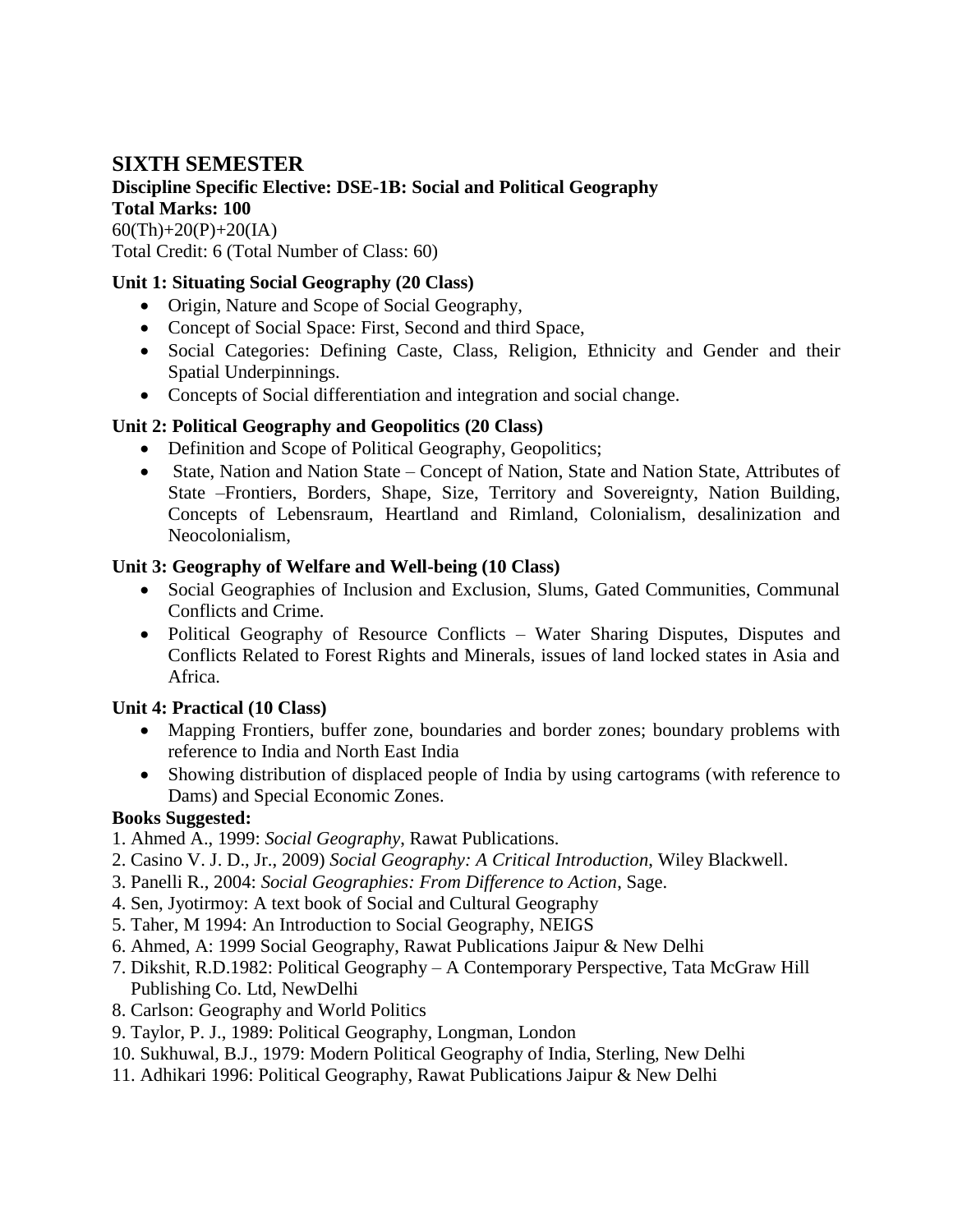# DSE-2B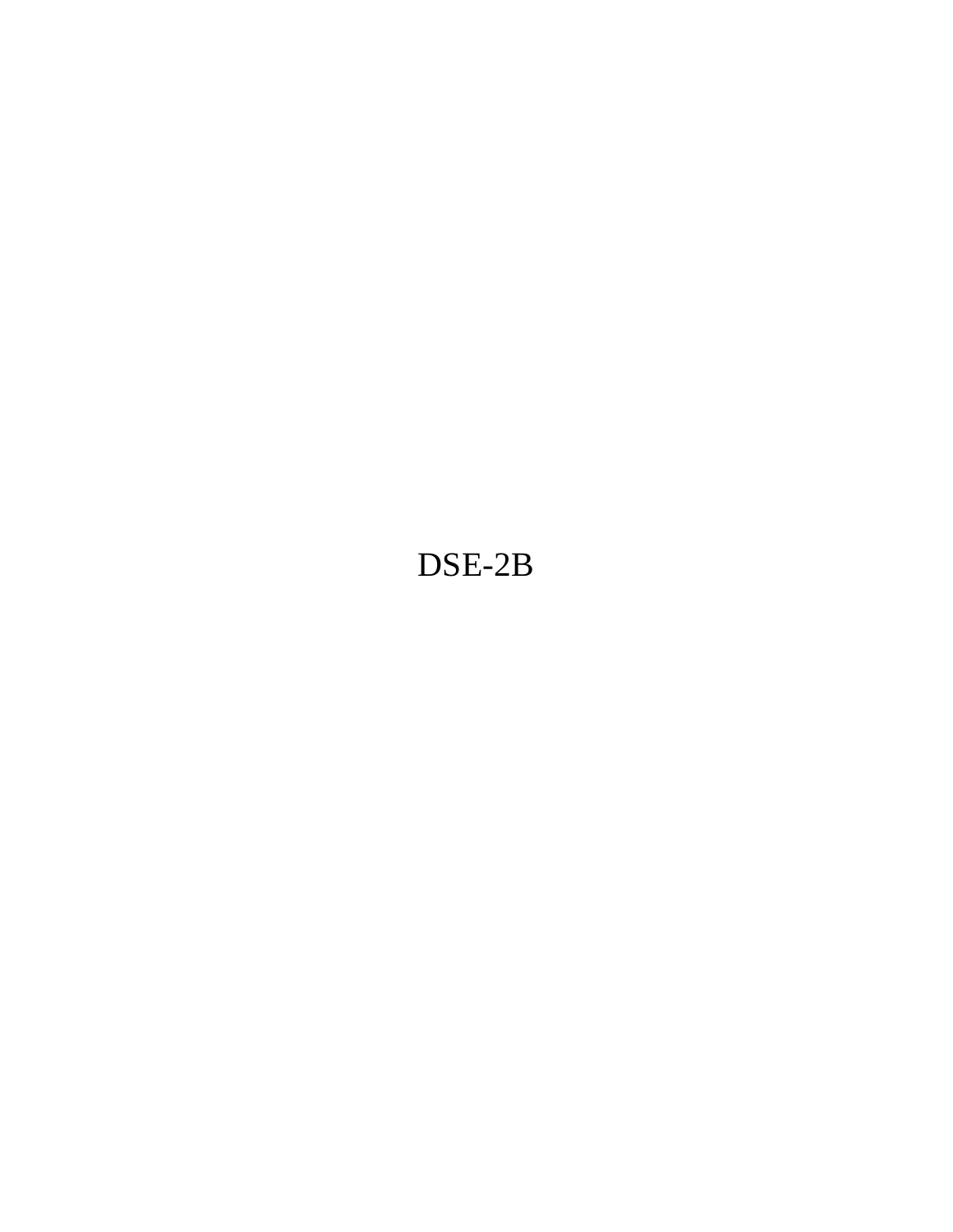#### **Generic Elective: GE-2: Sustainable Development Total Marks: 100**

60 (Th)  $+20(R) + 20(IA)$ Total Credit: 6 (Total Number of Class: 60)

### **Unit I: Fundamentals of Sustainable Development. (12 class)**

- Sustainable Development: Definition, Concept, Components, Limitations and Historical Background.
- Sustainable development and Environment conservation
- The Millennium Development Goals: National Strategies and International **Experiences**

## **Unit II: Regional Development** (**20 class**)

- Sustainable Regional Development: Need and examples from different Ecosystems.
- Inclusive Development: Education, Health and Environment in developed and developing countries
- The human right to health; Poverty and disease; The Challenges of Universal Health Coverage; Policies and Global Cooperation for Climate Change

## **Unit III: Sustainable Development Policies and Programme (18 class)**

- Sustainable Development Policies and Programme: The proposal for SDGs at Rio 2012;
- Sustainable Development Goals; Goal-Based Development; Financing for Sustainable Development;
- Principles of Good Governance; National Environmental Policy, Clean Development Mechanism (CDM);

## **Unit IV: Project Report (10 class)**

- A report on the use of modern techniques in agricultural practice and awareness on sustainability.
- A report on Awareness on Solid Waste management and sustainability in nearby area.

- 1. Agyeman, Julian, Robert D. Bullard and Bob Evans (Eds.) (2003) Just Sustainability: Development in an Unequal World. London: Earthscan. (Introduction and conclusion).
- 2. Ayers, Jessica and David Dodman (2010) "Climate change adaptation and development I: the state of the debate". Progress in Development Studies 10 (2): 161-168.
- 3. Baker, Susan (2006) Sustainable Development. Milton Park, Abingdon, Oxon; New York.
- 4. Brosius, Peter (1997) "Endangered forest, endangered people: Environmentalist representations of indigenous knowledge", Human Ecology 25: 47-69.
- 5. Lohman, Larry (2003) "Re-imagining the population debate". Corner House Briefing 28.
- 6. Martínez-Alier, Joan et al (2010) "Sustainable de-growth: Mapping the context, criticisms and future prospects of an emergent paradigm" Ecological Economics 69: 1741-1747.
- 7. Merchant, Carolyn (Ed.) (1994) Ecology. Atlantic Highlands, N.J: Humanities Press, pp 1-25.
- 8. Robbins, Paul (2004) Political Ecology: A Critical Introduction. Blackwell Publishing.
- 9. Singh, R.B. (Eds.) (2001) Urban Sustainability in the Context of Global Change, Science Pub., Inc.,Enfield (NH), USA and Oxford & IBH Pub., New Delhi.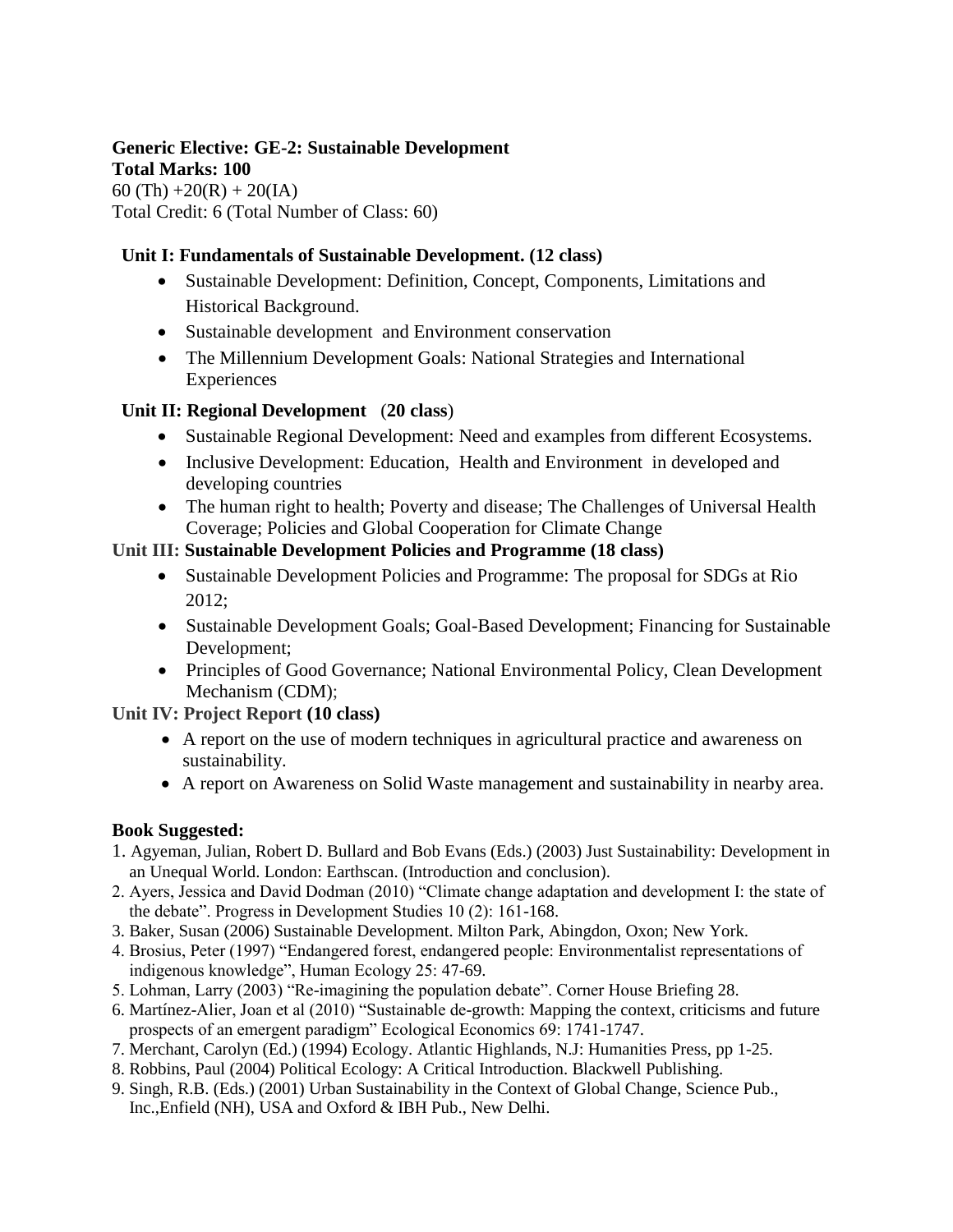### **Skill Enhancement Course: SEC-4: Field Techniques and Surveying Total Marks: 50 20 (P) + 20 (R) +10 (IA) Total Credit: 2 (Total Number of Class: 30) Unit 1**: **Map Projection (30 class)**

- Definition, need of Map Projection, Principles, Function and Classification of map projection, Choice of Map Projection.
- Graphical Construction of Zenithal group of projection both polar and equatorial case.
- Concept and Principles of Geodetic and Plane Surveying, Principles of triangulation
- Principles and techniques of surveying by Plane Table (Radiation and Intersection Method), Prismatic Compass (Closed Traverse and Open Traverse).
- Principle of Enlargement and Reduction of Maps by Graphical and Instrumental Methods.

#### **Unit 2: Dissertation**

• Report on Physical characteristics of the nearby Physiographic features or Socio-Economic characteristics of population groups.

- 1. Campbell, J., 1984: Introductory Cartography, Prentice Hall Inc., Englewood Cliff
- 2. Misra, R.P. and Ramesh, A., 1995: Fundamentals of Cartography, Concept Publishing Company, New Delhi
- 3. Robinson, A.H., et al: Elements of Cartography, John Wiley & Sons, New York
- 4. Raisz, E. : Principles of Cartography, McGraw Hills, London
- 5. Kenetkar, T.P. and Kulkarni, S.U.: Surveying and Levelling, Vol. I & II, VidyarthiGrithaPrakashan, Pune
- 6. Kellaway, G.P.: Map Projection, Methuen & Co., London
- 7. Steers, J.A., 1965: An Introduction to the Study of Map Projection, University of London, London
- 8. Bygott, J., An Introduction to Map work and Practical Geography 17
- 9. Talukder, S., 2008: Introduction to Map Projections, Eastern Book House, Guwahati.
- 10. Mahmood, A., 1999: Statistical Methods in Geographical Studies, Rajesh Publications, New Delhi.
- 11. Hammond, R. and McCullagh, P. (1965): Quantitative Techniques in Geography, Clarendon Press, Oxford Sarkar, Ashis, Practical Geography: A Systematic Approach, Orient Longman Pvt. Ltd., Kolkata.
- 12. Elhance, D.N., 1972: Fundamentals of Statistics, KitabMahal, Allahabad
- 13. Monkhouse, F.J. & Wilkinson, H.R., 1989: Maps & Diagrams, B.I. Publications, New Delhi
- 14. Gregory, S., 1963: Statistical Methods and Geographers, Longman, London
- 15. Singh, R. & Singh, R.: Map Work & Practical Geography, Central Book Depot, Allahabad.
- 16. Sarkar, Ashis, Practical Geography: A Systematic Approach, Orient Longman Pvt. Ltd., Kolkata.